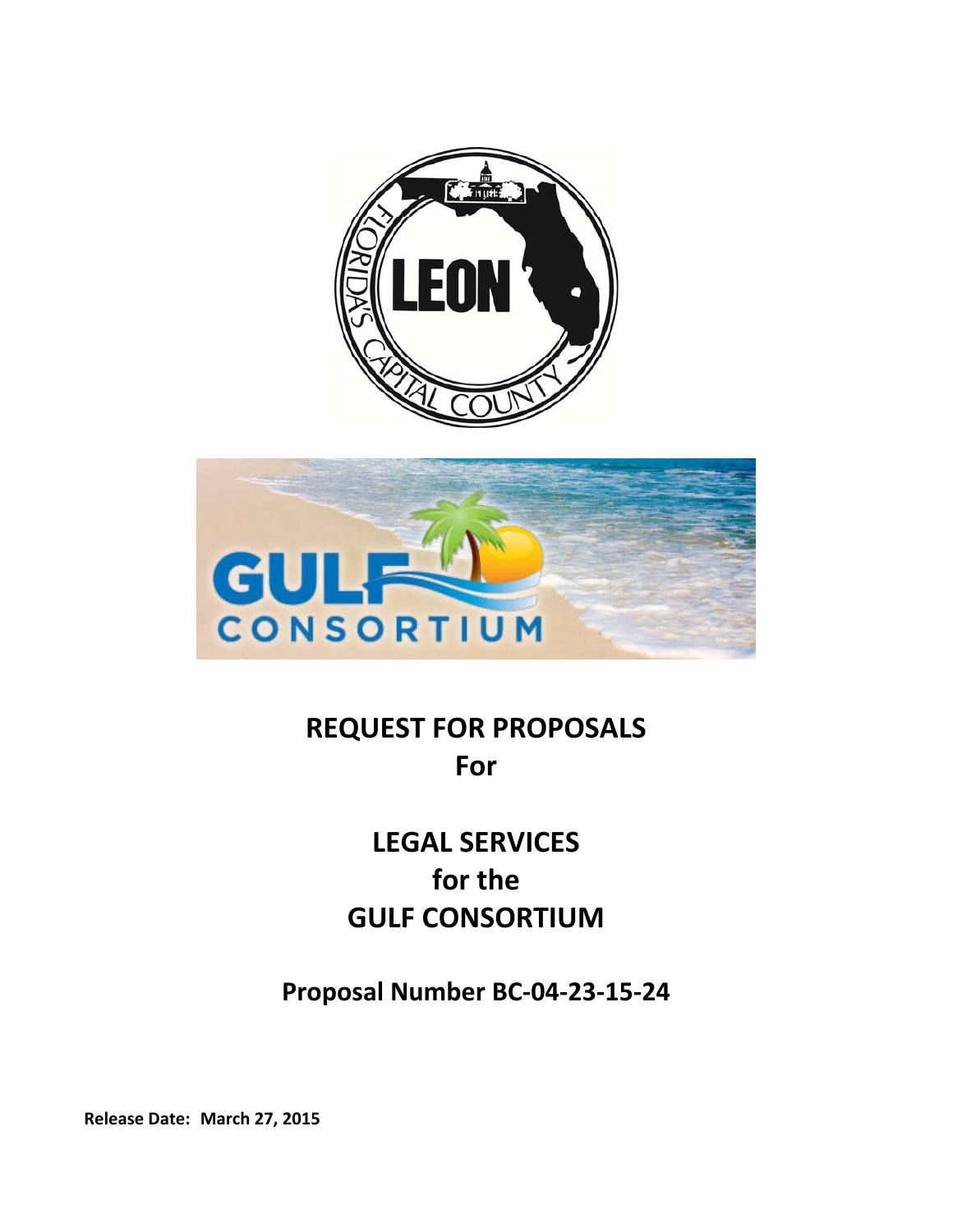## **I. INTRODUCTION**

Leon County (County) is issuing this Request for Proposals (RFP) as part of the procurement services it is providing to the Gulf Consortium (Consortium) pursuant to an interlocal agreement between them. The Consortium serves as the ultimate decision making body in the selection process for this RFP.

#### A. BACKGROUND

In response to the explosion of and the resulting oil spill from the Deepwater Horizon offshore drilling rig in the Gulf of Mexico on April 20, 2010 (Deepwater Horizon Oil Spill), the United States Congress enacted the Resources and Ecosystems Sustainability, Tourist Opportunities, and Revived Economies of the Gulf Coast States Act of 2012 (RESTORE Act) (title 1, subtitle F of Public Law 112‐ 141) as part of the Moving Ahead for Progress in the  $21<sup>st</sup>$  Century Act. The RESTORE Act was passed by Congress on June 29, 2012 and signed into law on July 6, 2012 by the President.

The RESTORE Act establishes funding from a portion of the administrative and civil penalties under the Federal Water Pollution Control Act from the Deepwater Horizon Oil Spill for the ecological and economic restoration of the Gulf Coast region. The RESTORE Act directs funding for the development and implementation of the State Expenditure Plan in each of the five Gulf Coast States.

The Gulf Consortium is a public entity created in October 2012 by Interlocal Agreement among Florida's 23 Gulf Coast counties, from Escambia County in the western panhandle of Florida to Monroe County on the southern tip of Florida and the United States.

Florida's 23 Gulf Coast Counties formed the Consortium to meet requirements of the RESTORE Act for Florida to develop a State Expenditure Plan. The Consortium Board of Directors consists of one representative from each county government and six members appointed by the Governor. As a public entity, the Consortium must meet all government transparency requirements in Florida, including open public records and meetings, ethics and state auditing obligations.

The Gulf Consortium is working with Florida's Governor, state agencies and other restoration partners to advance common goals, reduce duplication, and maximize benefits to the Gulf Coast region. To this end, the Governor and the Consortium entered into a Memorandum of Understanding (MOU) on June 12, 2013 to further the collective objectives of maximizing efficiencies and revenue opportunities under the RESTORE Act. The Governor's appointees represent diverse interests to provide input and guidance to the Consortium on policies and criteria used to select projects, activities and programs for inclusion in the State Expenditure Plan.

The MOU provides for a coordinated review and input by the Florida Department of Environmental Protection (FDEP) and other state agencies during the development of the State Expenditure Plan (SEP). The MOU requires the Consortium to meet the following requirements at a minimum for the selection of projects, activities and programs for inclusion in the SEP:

- Consistency with the applicable laws and rules;
- Prioritization based on criteria established by the Consortium;
- Consideration of public comments;
- Approval by an affirmative vote of at least a majority of the Consortium Directors present at a duly noticed public meeting of the Consortium; and
- State agency involvement, input and review in the development the State Expenditure Plan, pursuant to the MOU.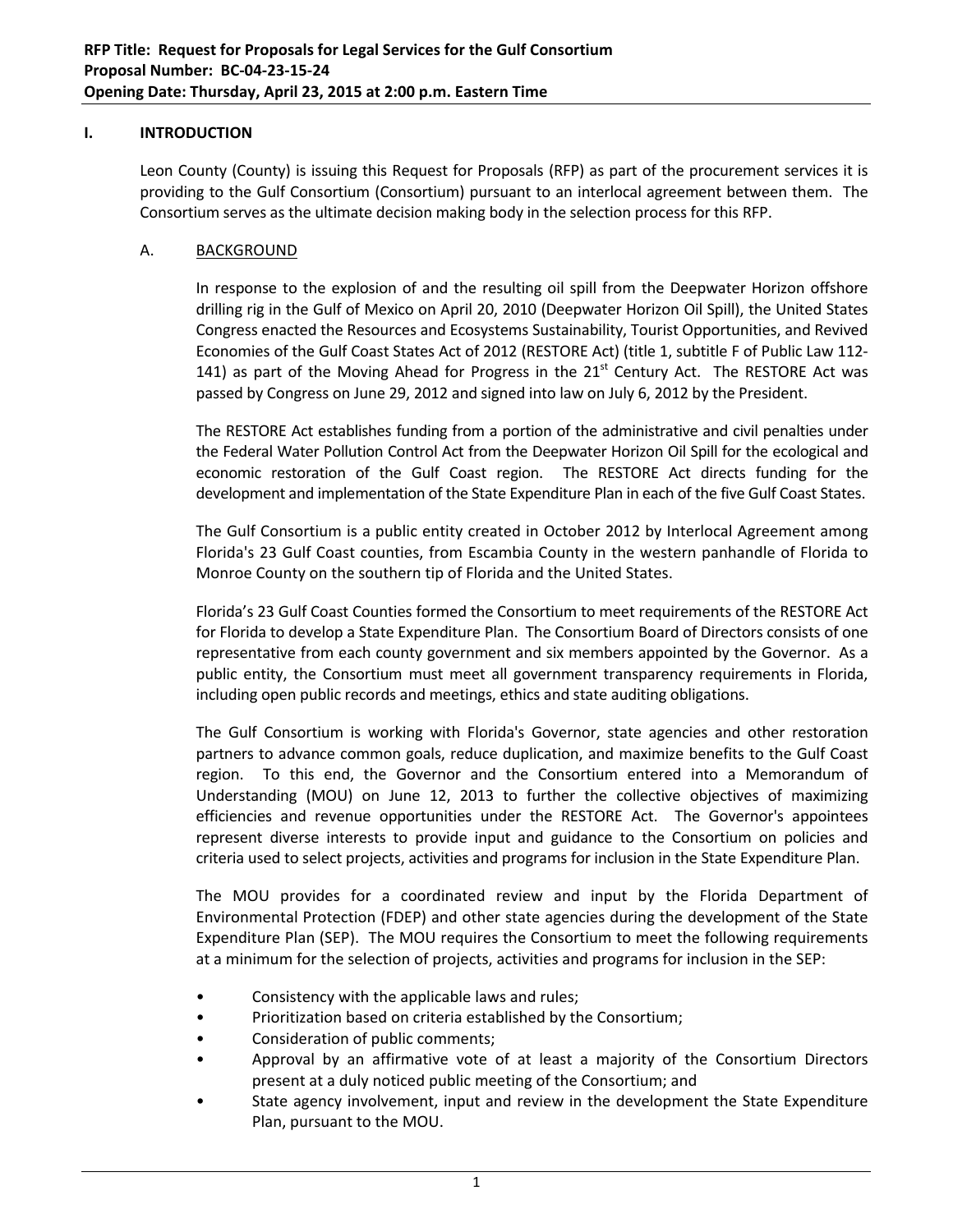After development of the SEP by the Consortium, the Governor is responsible for submitting it to the Gulf Coast Ecosystem Restoration Council (Council) for approval.

The RESTORE Act provides criteria for the State Expenditure Plans. Included among those criteria are requirements that the SEP take into consideration the Council's Comprehensive Plan and that the SEP be consistent with the goals and objectives of the Council's Comprehensive Plan.

#### B. FUNDING CONSTRAINTS

The Consortium is a newly created governmental entity. At this point, the Consortium functions with modest resources provided directly by its 23 member counties. The current resources are not sufficient to fund the Scope of Services sought by this RFP. The Consortium anticipates that it will receive RESTORE Act planning grant funding for developing the State Expenditure Plan from the Gulf Coast Ecosystem Restoration Trust Fund (Trust Fund). The grant application is in process: the Planning State Expenditure Plan has been prepared and is awaiting submission to the Restoration Council. Once the Planning SEP is approved, the Consortium can submit the planning grant application. That application will include a budget for the Consortium's legal services over a two year planning horizon. It is not known at the time of this RFP release whether and at what level that budget will be approved by the Restoration Council.

## C. PROJECT OVERVIEW

The Consortium has no employees but instead contracts for services. The Consortium is seeking Proposals from qualified individual attorneys or by law firms, to represent and serve as counsel to the Gulf Consortium Board of Directors, which is responsible for meeting the requirements of the RESTORE Act to develop a State Expenditure Plan for economic and environmental recovery of the Gulf coast in Florida following the Deepwater Horizon oil spill.

#### D. EXHIBITS AND RESOURCES

The following resources are listed for informational purposes to assist firms in preparing responses. To download copies of the following resources, follow the link provided or go to the Leon County website at www.leoncountyfl.gov/ProcurementConnect.

- 1. RESTORE ACT
- 2. Interlocal Agreement Establishing the Gulf Consortium
- 3. Memorandum of Understanding between the Gulf Consortium and Florida Governor Rick Scott
- 4. Applicable U.S. Treasury Rules(http://www.treasury.gov/services/restore‐act/Pages/default.aspx)
- 5. Applicable Restoration Council Rules and Releases (https://www.restorethegulf.gov/ourwork/spill‐impact‐component)
- 6. The Consortium's Purchasing Policy for Legal Services
- 7. Initial Comprehensive Plan: Restoring the Gulf Coast's Ecosystem and Economy by the Gulf Coast Ecosystem Restoration Council (August 2013)
- 8. Gulf Consortium's Planning State Expenditure Plan, as submitted to the Restoration Council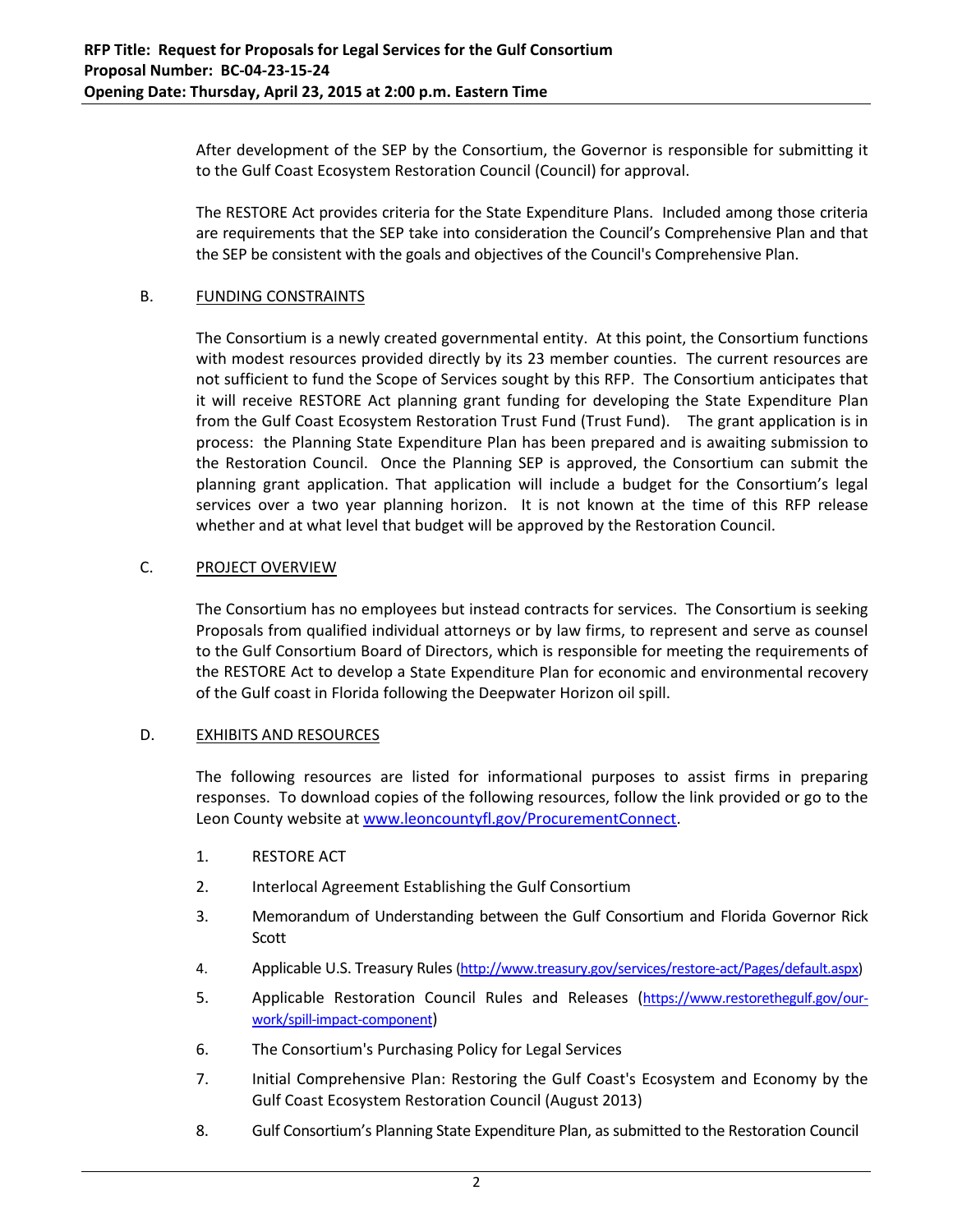#### **II. DEFINITIONS**

- A. "Addendum" is a written document used to expand or more fully explain the terms of a bid instrument including an Invitation to Negotiate. An addendum is not a contract "Amendment."
- B. "Board" means the Board of Directors of the Consortium.
- C. "Consortium" means the Gulf Consortium created by the Interlocal Agreement.
- D. "Contractor" means any person having a contract with the Consortium.
- E. "Designee" means a duly authorized representative of a person holding a superior position. In the case of the Manager, the term "Designee" includes, but is not limited to, the Purchasing Director of Leon County.
- F. "Firm" means any corporation, partnership, limited liability company, individual, sole proprietorship, joint stock company, joint venture, business or any other private legal entity.
- G. "Intended Decision" means a written notice that states the Firm to whom the Consortium intends to award a contract resulting from a solicitation and which establishes the period in which a notice of intent to protest may be timely filed. The Intended Decision is posted on the Leon County website and on the Public Notice board in the Leon County Purchasing Division.
- H. "Manager" and "Consortium Manager" mean the Manager or Interim Manager of the Consortium, or his designee.
- I. "Plan Holder" or "Registered Plan Holder" means a firm, business, or individual who has either downloaded or requested a copy of the solicitation document from the Purchasing Director or the Leon County purchasing website.
- J. "Purchasing Director" means the Leon County employee duly authorized to enter into and administer contracts and make written determinations with respect thereto under the terms of the purchasing policies of the Board of County Commissioners of Leon County.
- K. "RESTORE Act" means the Resources and Ecosystems Sustainability, Tourist Opportunities and Revived Economies of the Gulf Coast States Act of 2012 adopted by the United States Congress in Public Law 112‐141 and signed by the President.
- L. "State Expenditure Plan" means the Florida Plan required by the RESTORE Act to be developed by the Gulf Consortium and submitted for approval to the Gulf Coast Ecosystem Restoration Council for funding projects, programs and activities that will improve the ecosystems or economy of the Gulf Coast Region, under the Spill Impact Component.

#### **III. GENERAL INSTRUCTIONS**

A. Schedule of Events:

Below in Table 1 is the current schedule of the events that will take place as part of this RFP process **(Schedule of Events).** Leon County reserves the right to make changes or alterations to the schedule as the County determines is in the best interests of the public. If any changes to the Schedule of Events are made, Leon County will post the changes on the Leon County website either as a public meeting notice, or as an addendum, as applicable. **It is the responsibility of Registered Planholders and other interested persons and parties to review the Purchasing Division's website to stay informed of the Schedule of Events, addenda to the RFP, and public meetings.** The website addresses follow: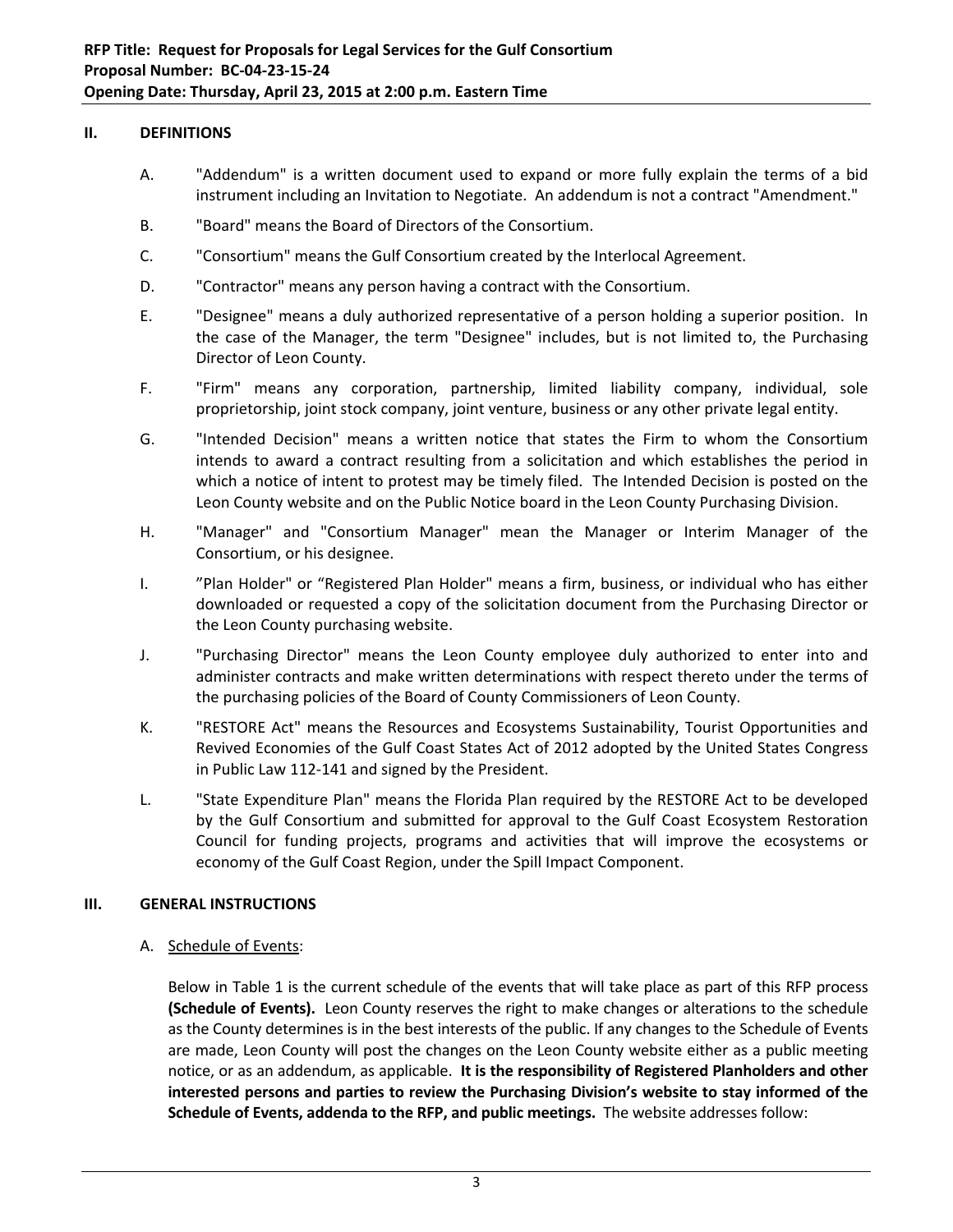| Addenda:      |           | http://www.leoncountyfl.gov/ProcurementConnect              |     |
|---------------|-----------|-------------------------------------------------------------|-----|
| <b>Public</b> | Meetings: | http://www.leoncountyfl.gov/Purchasing/PublicMeetingNotices | and |
|               |           | http://www.leoncountyfl.gov/ProcurementConnect              |     |

| <b>Table 1 - Schedule of Events</b> |                                                                             |  |
|-------------------------------------|-----------------------------------------------------------------------------|--|
| Date and Time                       |                                                                             |  |
| (all eastern time)                  | Event                                                                       |  |
| March 27, 2015                      | <b>Release of the RFP</b>                                                   |  |
| April 10, 2015, 2015 -              | <b>QUESTIONS/INQUIRIES DEADLINE:</b>                                        |  |
| Not later than: 5:00                | Date and time by which questions and inquiries regarding the RFP must       |  |
| p.m. Eastern Time                   | be received by Leon County                                                  |  |
|                                     |                                                                             |  |
| April 23, 2015 - Not                | <b>OPENING DATE:</b>                                                        |  |
| later than: 2:00 p.m.               | Date and time by which <b>Proposals</b> must be received by the Leon County |  |
| Eastern Time                        | Purchasing Division, located at 1800-3 North Blair Stone Road,              |  |
|                                     | Tallahassee, FL 32308                                                       |  |
| June 19, 2015                       | Anticipated Date of Consortium Board of Directors consideration of          |  |
|                                     | <b>Evaluation Team recommendation</b>                                       |  |

B. Information, Communication, and Addenda: Any questions concerning this RFP process, required submittals, evaluation criteria, Schedule of Events, and selection process shall be directed via e‐mail to Shelly Kelley (at kelleys@leoncountyfl.gov) AND Don Tobin (at tobind@leoncountyfl.gov). Firms are required to send such requests to both representatives.

**Each Respondent shall examine the RFP documents carefully; and, no later than the date and time identified in the Schedule of Events as the Questions/Inquiries Deadline, he or she shall make a written request to Leon County for interpretations or corrections of any ambiguity, inconsistency or error which he or she may discover.** Such request shall be directed via e‐mail to Shelly Kelley (at kelleys@leoncountyfl.gov) **AND** Don Tobin (at tobind@leoncountyfl.gov). **Firms are required to send such requests to both representatives.**

All interpretations or corrections will be issued as addenda. Leon County and the Consortium will not be responsible for oral clarifications. No negotiations, decisions or actions shall be initiated or executed by the Respondent as a result of any discussions with any Leon County employee or Consortium representative prior to the opening of the Proposals. Only those communications which are in writing from the Purchasing Director may be considered as a duly authorized expression on the behalf of the County and Consortium. Also, only communications from a Respondent which are in writing and signed will be recognized by the County and Consortium as duly authorized expressions on behalf of a Respondent.

Also, only communications from Respondents which are in writing and signed will be recognized as duly authorized expressions on behalf of Respondents.

- C. Prohibited Communications: Any form of communication, except as otherwise authorized in this RFP , shall be prohibited regarding a particular request for proposal, request for qualification, bid, or any other competitive solicitation between:
	- 1. Any person or person's representative seeking an award from such competitive solicitation; and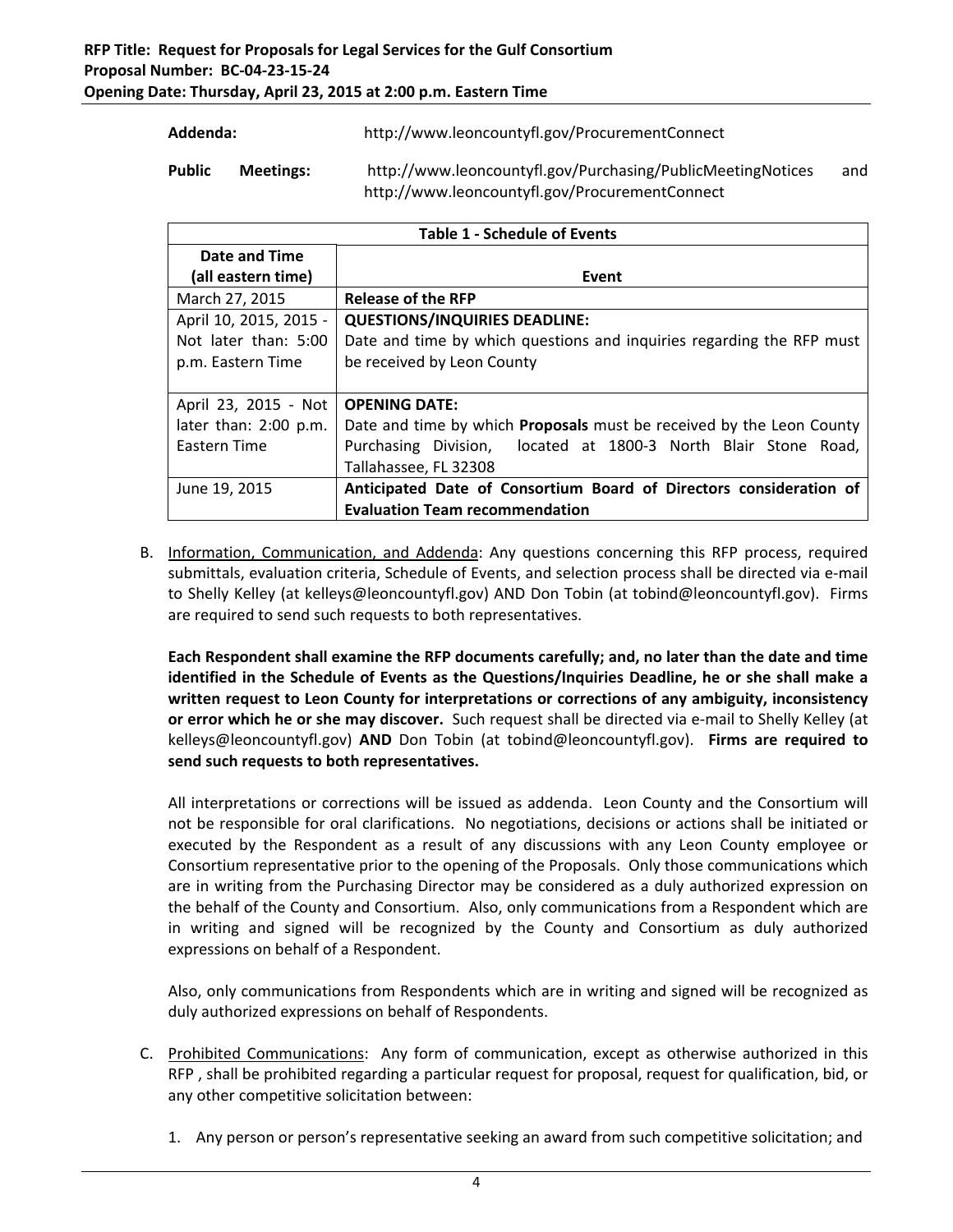2. A County Commissioner or Commissioner's staff, or a county employee authorized to act on behalf of the Commission; a Director, Alternate, or Ex-official Member of the Gulf Consortium Board of Directors, the Consortium Manager or General Counsel or any employee of the Manager or General Counsel; or a member of the Evaluation Team or Negotiation Team.

For the purpose of this section, a person's representative shall include, but not be limited to, the person's employee, partner, officer, director, consultant, lobbyist, or any actual or potential subcontractor or consultant of the person.

The prohibited communication restriction shall be in effect commencing as of the release of the RFP and terminate at the time the Consortium awards or approves a contract, rejects all bids or responses, or otherwise takes action which ends the solicitation process.

The provisions of this section shall not apply to oral communications at any public proceeding, including pre‐bid conferences, oral presentations before the Evaluation Teams, contract negotiations during any public meetings, presentations made to the Consortium, and protest hearings. Further, the provisions of this section shall not apply to contract negotiations between the Consortium Manager and the intended awardee, any dispute resolution process following the filing of a protest between the person filing the protest and the Consortium Manager.

The penalties for an intentional violation of this article shall be those specified in §125.69(1), Florida Statutes, as amended, and shall be deemed supplemental to the penalties set forth in Section 1‐9 of the Code of Laws, Leon County, Florida.

- D. Special Accommodation: Any person requiring a special accommodation at a Pre‐Bid Conference or Bid/RFP opening because of a disability should call the Purchasing Division at (850) 606‐1600 at least five (5) workdays prior to the Pre‐Bid Conference or Bid/RFP opening. If you are hearing or speech impaired, please contact the Purchasing Division by calling the County Administrator's Office using the Florida Relay Service which can be reached at 1(800) 955‐8771 (TDD).
- E. Firm/Vendor Registration: Firms who obtain solicitation documents from sources other than the Leon County Purchasing Division MUST officially register with the County Purchasing Division via ProcurementConnect (www.leoncountyfl.gov/ProcurementConnect) in order to be placed on the Registered Plan Holders list for the solicitation. This list is used for communications from the County to prospective Firms. Also, Firms should be aware that solicitation documents obtained from sources other than those listed above may be drafts, incomplete, or in some other fashion different from the official solicitation document. Failure to register as a prospective Firm through the Purchasing Division or online through Procurement Connect may cause a firm's submittal to be rejected as non‐responsive.

As a convenience to firms, Leon County has made available via the internet lists of all Registered Plan Holders for each invitation to bid, invitation to negotiate, or request for proposals. The information is available on-line at http://www.leoncountyfl.gov/ProcurementConnect by simply clicking the plan holder link at the bottom of the respective solicitation page. A listing of the registered firms with their telephone and fax numbers is designed to assist Firms in preparation of their responses.

F. Proposal Deadline: **Proposals must arrive at the Leon County Purchasing Division at the above listed address by no later than the Opening Date (date and time) to be considered.**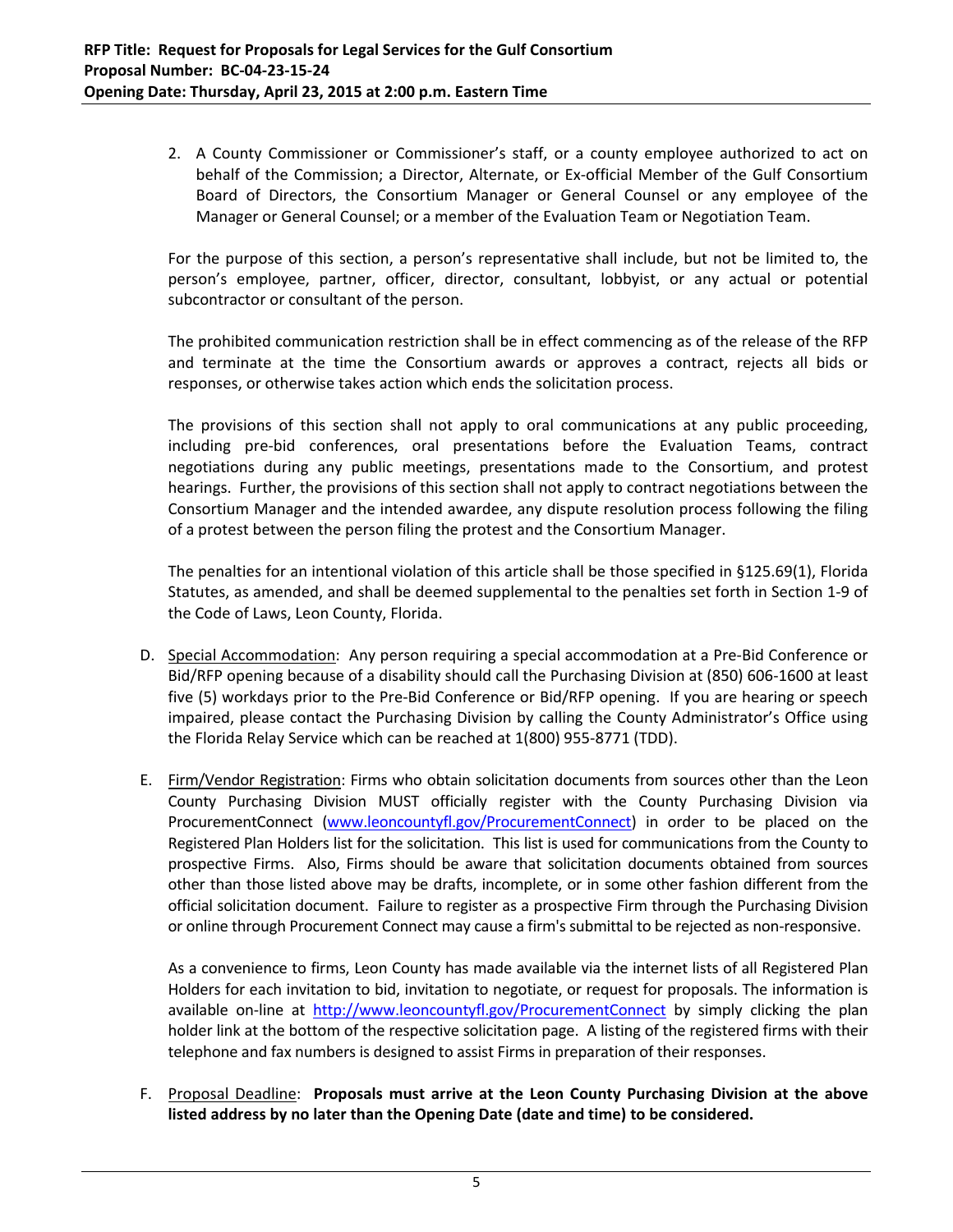G. Receipt and Opening of Proposals: Proposals will be opened publicly, at the location, and at the date and time identified in the Schedule of Events as the Opening Date, and a tabulation sheet of the timely received Proposals shall be made public and will be posted on the Purchasing Division's Website at: http://leoncountyfl.gov/ProcurementConnect.

Proposals received by the Purchasing Division prior to Opening Date will be secured unopened until the Opening Date. The purchasing agent, whose duty it is to open the Proposals will decide when the time specified as the Opening Date has arrived and no Proposals received thereafter will be considered. No responsibility shall be attached to any person for the premature opening of a Proposal not properly addressed and identified on the outside of the envelope(s)/package(s), including the proposal number on the outside of the envelope/package. The Purchasing Agent will not be responsible for the premature opening of a proposal not properly addressed and identified by Proposal number on the outside of the envelope/package.

- H. Timely Delivery: It is the Respondent's responsibility to assure that their Proposal is delivered at the proper date, time and location. Proposals will not be received, opened, reviewed, or evaluated by the Purchasing Division after the Opening Date.
- I. Public Record: Sealed bids, Proposals, or replies received by the County pursuant to a competitive solicitation are exempt from public records requirements until such time as the County posts an intended decision or until 30 days after opening of the documents, whichever is earlier.
- J. Preparation Costs: Leon County and the Gulf Consortium are not liable for any costs incurred by Respondents prior to the issuance of an executed contract.
- K. Interviews: Firms responding to this RFP must be available for interviews by the Evaluation Team, Leon County staff, and/or the Gulf Consortium Board of Directors. Although it is not yet known whether interviews will be held.
- L. Preparation and Changes: Proposals must be typed or printed in ink. All corrections made by the Respondent prior to the Opening Date must be initialed and dated by the Respondent. No changes or corrections will be allowed after the Opening Date, or after Proposals are opened.
- M. Reservation of Rights: Leon County and/or the Gulf Consortium reserve the right to reject any and/or all Proposals, in whole or in part, when such rejection is in the best interest of Leon County and/or the Gulf Consortium. Further, the County/Consortium reserves the right to withdraw this solicitation at any time prior to final award of contract.
- N. Public Entity Crimes Statement: A person or affiliate who has been placed on the convicted vendor list following a conviction for a public entity crime may not submit a bid on a contract to provide any goods or services to a public entity, may not submit a bid on a contract with a public entity for the construction or repair of a public building or public work, may not submit bids on leases of real property to a public entity, may not be awarded or perform work as a contractor, subcontractor, or consultant under a contract with any public entity, and may not transact business with any public entity in excess of the threshold amount provided in Section 287.017, for CATEGORY TWO for a period of 36 months from the date of being placed on the convicted vendor list. **By submission of a Proposal in response to this document, the Respondent certifies compliance with the above requirements as stated in Section 287.133, Florida Statutes.**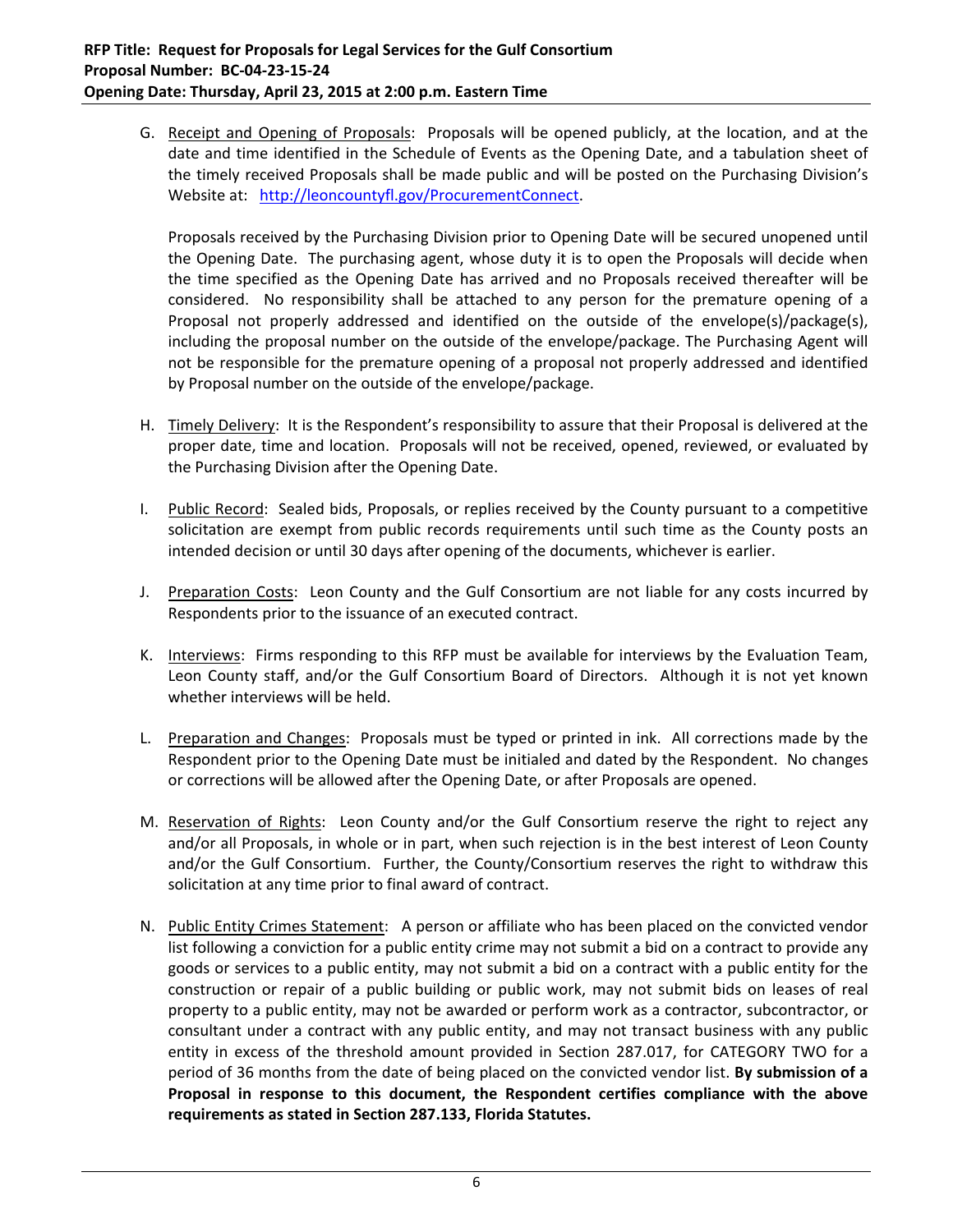- O. Certification Regarding Debarment, Suspension, and Other Responsibility Matters: The prospective primary participant must certify to the best of its knowledge and belief, that it and its principals are not presently debarred, suspended, proposed for debarment, declared ineligible, or voluntarily excluded from covered transactions by any Federal department or agency and meet all other such responsibility matters as contained on the attached certification form.
- P. Licenses and Registrations. The contractor shall be responsible for obtaining and maintaining throughout the contract period his or her city occupational license and any licenses required pursuant to the laws of Leon County, the City of Tallahassee, or the State of Florida.

If the contractor is operating under a fictitious name as defined in Section 865.09, Florida Statutes, proof of current registration with the Florida Secretary of State **shall be submitted** with the response. A business formed by an attorney actively licensed to practice law in this state, by a person actively licensed by the Department of Business and Professional Regulation or the Department of Health for the purpose of practicing his or her licensed profession, or by any corporation, partnership, or other commercial entity that is actively organized or registered with the Department of State **shall submit** a copy of the current licensing from the appropriate agency and/or proof of current active status with the Division of Corporations of the State of Florida or such other state as applicable.

Failure to provide the above required documentation may result in the response being determined as non‐responsive.

- Q. Addenda To Specifications: If any addenda are issued after the initial specifications are released, the County will post the addenda on the Leon County website at: http://www.leoncountyfl.gov/ProcurementConnect. It is the responsibility of the Respondent, prior to submission of any Proposal, to check the above website to verify any addenda issued. The receipt of all addenda must be acknowledged on the Proposal Response Cover Sheet.
- R. Award of RFP, Notice of Intended Decision and Protest: An award will be made as soon as possible to the responsive, responsible Respondent(s) who rank highest in the evaluation process, unless otherwise stated elsewhere in this document. The Consortium reserves the right to waive any informality in Proposals and to award a Proposal in whole or in part when either or both conditions are in the best interest of the Gulf Consortium.
	- 1. Notice of the Intended Decision will be posted on the Leon County website at: http://leoncountyfl.gov/ProcurementConnect for a period of seventy-two (72) consecutive hours, which does not include weekends or County observed holidays. Any Bidder/Respondent who desires to protest the Intended Decision must file a notice of intent to protest in writing within seventy‐two (72) hours after the posting of the Notice of Intended Decision. Any bid award recommendation may be protested on the grounds of irregularities in the specifications, solicitation procedure, or the evaluation of the solicitation. Such notice of intent of solicitation protest shall be made in writing to the Purchasing Director, 1800‐3 Blair Stone Road, Tallahassee, Florida 32308.
	- 2. A Protestor shall file a formal written bid protest within 10 days after the date in which the notice of intent of bid protest has been submitted. Failure to file a notice of intent of bid protest or failure to file a formal written bid protest shall constitute a waiver of all rights granted under this section. The Firm shall be responsible for inquiring as to any and all award recommendation and postings.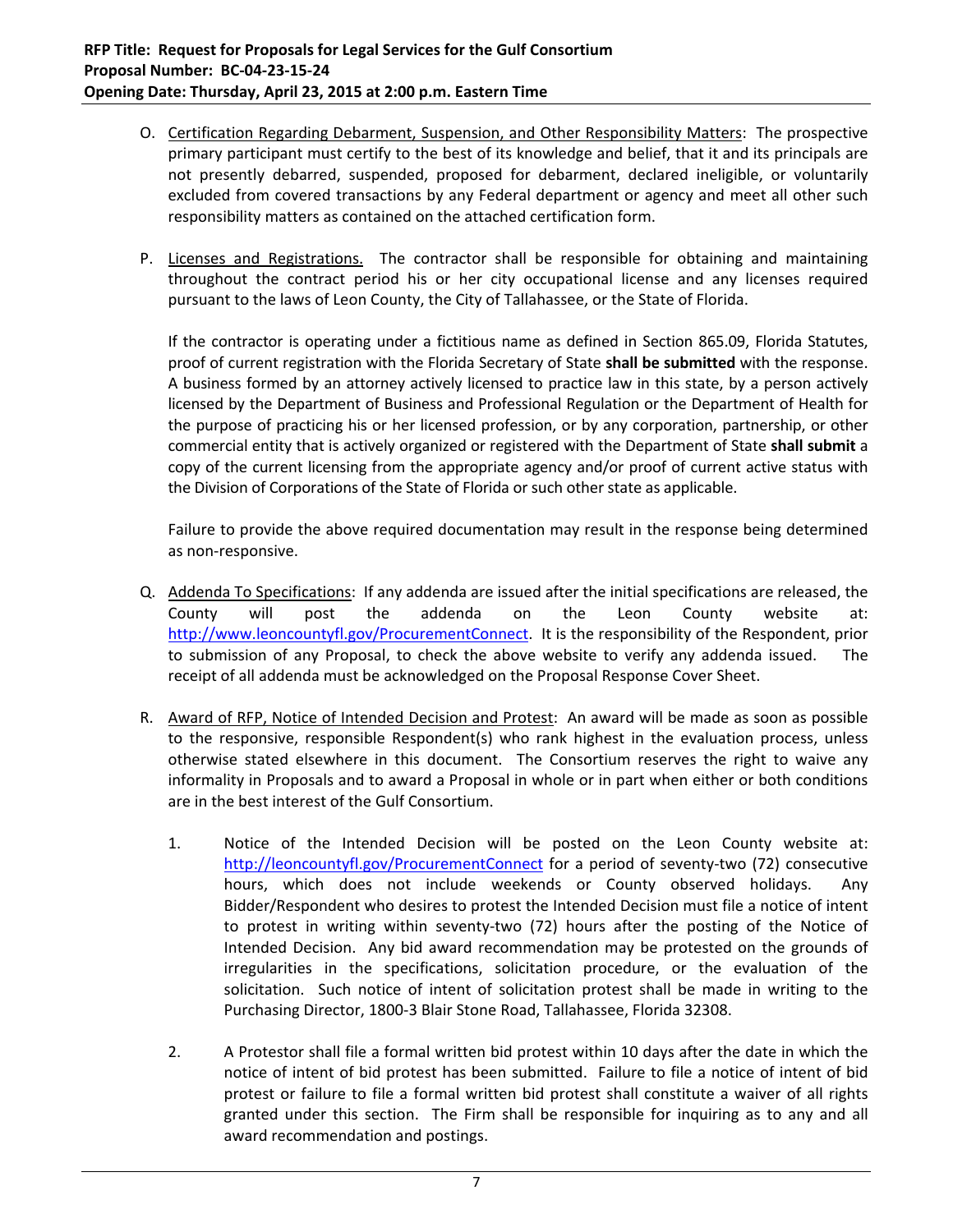- 3. Should concerns or discrepancies arise during the solicitation process, Firms are encouraged to contact the Purchasing Division prior to the scheduled solicitation opening. Such matters will addressed and remedied if necessary prior to a solicitation opening or award whenever practically possible. Firms are not to contact departments or divisions regarding the Firm's complaint.
- S. Errors and Omissions: Neither the County and its representatives nor the Consortium and its representatives shall be responsible for any errors or omission in the RFP. Due care and diligence has been exercised in the preparation of this RFP, and all information contained herein is believed to be substantially correct. Information is subject to review by the successful Respondent.
- T. Non‐Collusion Affidavit: Any person submitting a Response to this RFP must execute the attached Non‐Collusion Affidavit. If it is discovered that collusion exists among the Respondents, the Proposals of all participants in such collusion shall be rejected, and no participants in such collusion will be considered in future responses for the same work.
- U. Conflict of Interest: **Any attorney who is deemed to have a conflict of interest prohibited by the Florida Bar Rules or Chapter 112, Florida Statutes, shall be disqualified.**
- V. Unauthorized Aliens: The Contractor must agree that an unauthorized alien shall not be employed nor utilized in the performance of the requirements of this solicitation or any work authorized thereunder. The Consortium shall consider the employment or utilization of unauthorized aliens a violation of Section 274A(e) of the Immigration and Naturalization Act (8 U.S.C. 1324a). Such violation shall be cause for unilateral termination of this Agreement by the Consortium. As part of the response to this solicitation, please complete and submit the attached form "AFFIDAVIT CERTIFICATION IMMIGRATION LAWS."
- W. Agreement: After the solicitation award, the Consortium will, at its option, prepare a purchase order or an agreement specifying the terms and conditions resulting from the award of this solicitation. Every procurement of contractual services shall be evidenced by a written agreement. The respondent will have five calendar days after receipt to acknowledge the purchase order or execute the agreement.

The performance of the Consortium of any of its obligations under the purchase order or agreement shall be subject to and contingent upon the availability of funds lawfully expendable for the purposes of the purchase order or agreement for the current and any future periods provided for within the solicitation specifications.

# **IV. SCOPE OF SERVICES:**

#### A. Minimum Eligibility Requirements

To be eligible for submission/consideration, Respondents must:

- 1. Be licensed to practice law in the State of Florida;
- 2. Be in good standing with the Florida Bar;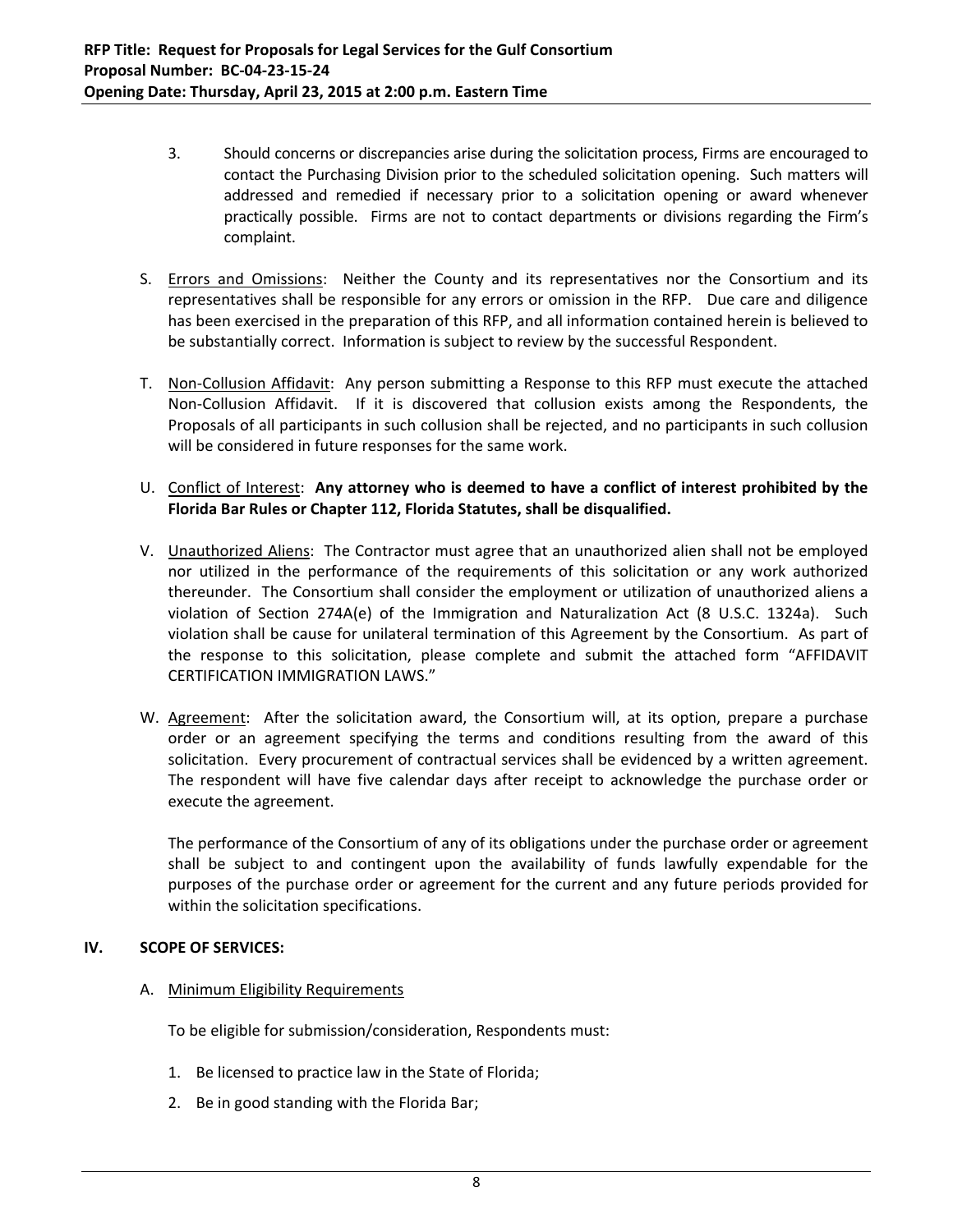- 3. Respondent and the attorneys who comprise the Respondent's firm may not represent any member of the Gulf Consortium Board of Directors on any matter related to advocacy as to the member's securing of funding under the Spill Impact Component of the RESTORE Act or related to advocacy as to the selection and placement of projects and programs in the State Expenditure Plan. The Respondent's attorney, who is identified in the respondent's Proposal as the Gulf Consortium Board's General Counsel ("General Counsel"), must have engaged in the active practice of law for no less than five (5) consecutive years prior to the date of issuance of the Respondent's Proposal, with no less than two (2) years of experience representing governmental bodies, special districts or similar public entities; and
- 4. Not be excluded from submitting a Proposal due to a conviction for a public entity crime. A person or affiliate who has been placed on the convicted vendor list following a conviction for a public entity crime may not submit a bid on a contract to provide any goods or services to a public entity, may not submit a contract with a public entity for the construction or repair of a public building or public work, may not submit bids on leases of real property to a public entity, may not be awarded or perform work as a contractor, subcontractor, or consultant under a contract with any public entity, and may not transact business with any public entity in excess of the threshold amount provided in Section 287.017, Florida Statutes, for CATEGORY TWO for a period of 36 months from the date of being placed on the convicted vendor list.
- B. Background ‐ Primary Legal Counsel, Supervision and Personnel

It is expected that the selected Respondent will be required to perform all services identified in the Scope of Work on a non‐exclusive basis. In addition, it is expected that the selected Respondent will be asked to perform other services that may be duly assigned, authorized and relate to the operation of the Gulf Consortium. The selected Respondent will work in close coordination with members and the Manager of the Gulf Consortium.

# C. Scope of Work

- 1. Provide legal opinions on Gulf Consortium matters, including, but not limited to, the Consortium's duties, powers, responsibilities and obligations under the following:
	- a. RESTORE Act;
	- b. Applicable US Treasury and Resotoration Council Rules, Releases, and Guidelines
	- c. Chapter 163, Florida Statutes (Interlocal Cooperation Act)
	- d. Chapter 119, Florida Statutes (Public Records);
	- e. §286.011, Florida Statutes (Sunshine Law);
	- f. Chapter 112, Part III (Code of Ethics);
	- g. Roberts Rules of Order;
	- h. Parliamentary procedures;
	- i. Interpretation of applicable policy and legal documents; and,
	- j. Other laws, regulations and guidelines that apply to the functioning of the Gulf Consortium.
- 2. Attend all regular and special meetings of the Executive Committee and Board of Directors of the Gulf Consortium, which are currently held in various locations throughout the state, estimated to be approximately 15 times per year. The General Counsel is required to attend all of these meetings, except when unforeseen situations arise outside the control of the General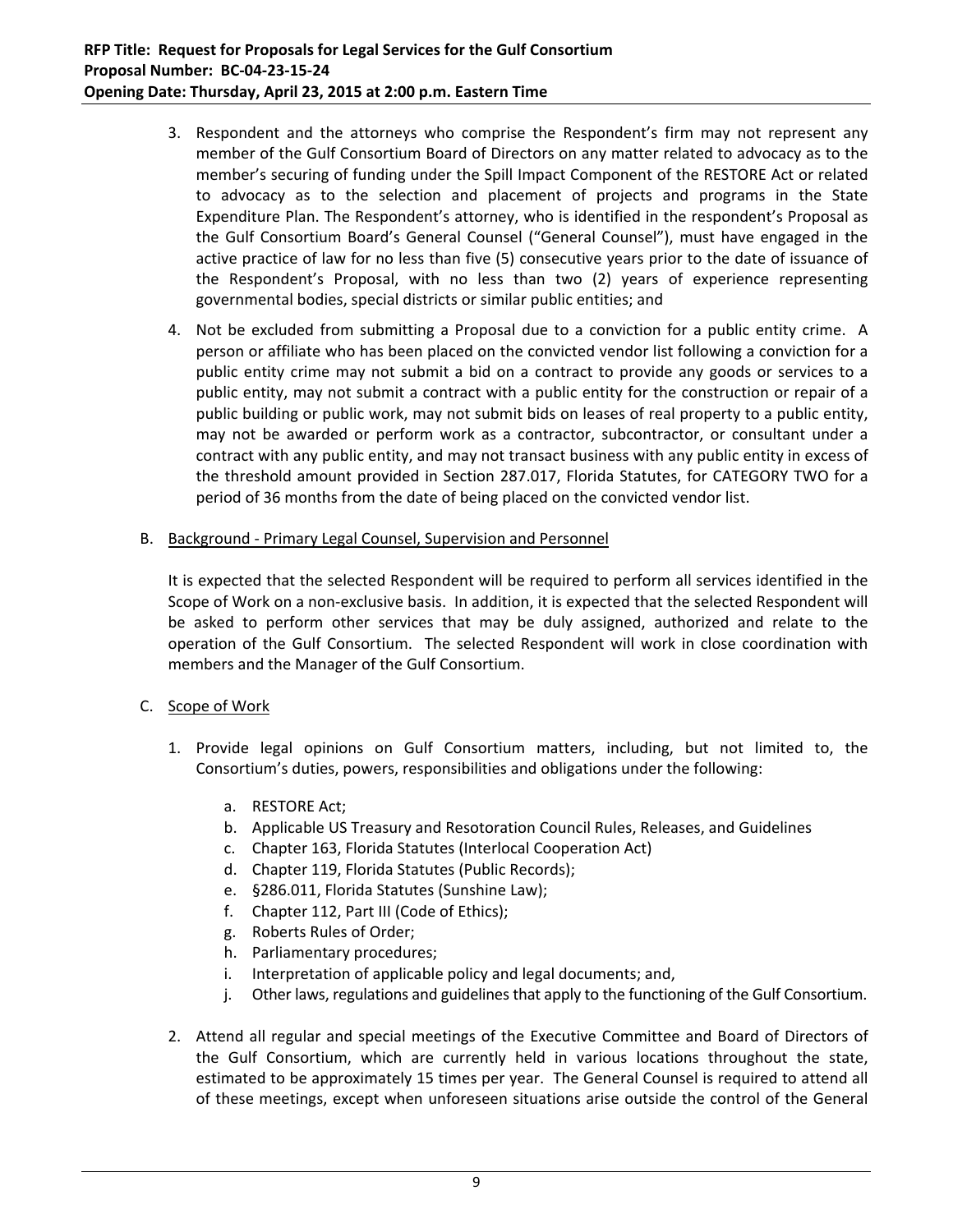Counsel, in which case another of the Respondent's firm's attorneys may attend. Many of the Executive Committee meetings are conducted by way of conference call.

- 3. Perform follow‐up activities as a result of matters addressed or considered during the Gulf Consortium Executive Committee and Board of Directors meetings at the request of the either the Executive Committee or the Board, as applicable. Either the General Counsel or another of the Respondent's firm's attorneys may perform these follow‐up activities unless either the Executive Committee or the Board of the Consortium requests otherwise.
- 4. Provide legal opinions as may be reasonably requested by the Executive Committee or Board of Directors of the Consortium. Legal opinions will be provided in a summarized written format suitable for presentation to the Gulf Consortium and/or for incorporating into the Consortium's agenda. Either the General Counsel or another of the Respondent's firm's attorneys may provide the written legal opinions, however the General Counsel is responsible for the presentation of legal opinions at Executive Committee and Board of Directors Consortium meetings.
- 5. Provide telephonic legal consultation with the Chairman of the Consortium, members of the Gulf Consortium, the Manager of the Gulf Consortium, and others as directed by either the Executive Committee or the Board. Either the General Counsel or another of the Respondent's firm's attorneys may participate in these telephonic consultations.
- 6. Participate in the development and revisions of the Consortium's policy, procedures, and governing documents, at the request of the Executive Committee or the Board of the Gulf Consortium. Either the General Counsel or another of the Respondent's firm's attorneys may provide these services.
- 7. Monitor the status of the Gulf Consortium's activities, and be able to provide contemporaneous legal opinions during Consortium Executive Committee and Board of Directors meetings.
- 8. Respond to direct inquiries from members of the Gulf Consortium.
- 9. Provide litigation services to the Gulf Consortium, at the request and authorization of the either the Executive Committee or the Board of the Consortium.
- 10. Participate in contract reviews, negotiations, settlements, changes and protests at the request of the Executive Committee or the Board of the Consortium.
- 11. Participate with the Manager and the consultant engaged to assist in developing the SEP in periodic but regular meetings related to the development of the State Expenditure Plan, including but not limited to the implementation of the anticipated Planning Grant Award from the Restoration Council.
- 12. Provide additional services, as requested by the Gulf Consortium Executive Committee or Board of Directors.

# **V. REQUIRED SUBMITTALS**

**One ORIGINAL, five (5) copies and one electronic copy** of the Response must be furnished on or before the Opening Date identified in the Schedule of Events.Responses will be retained as property of the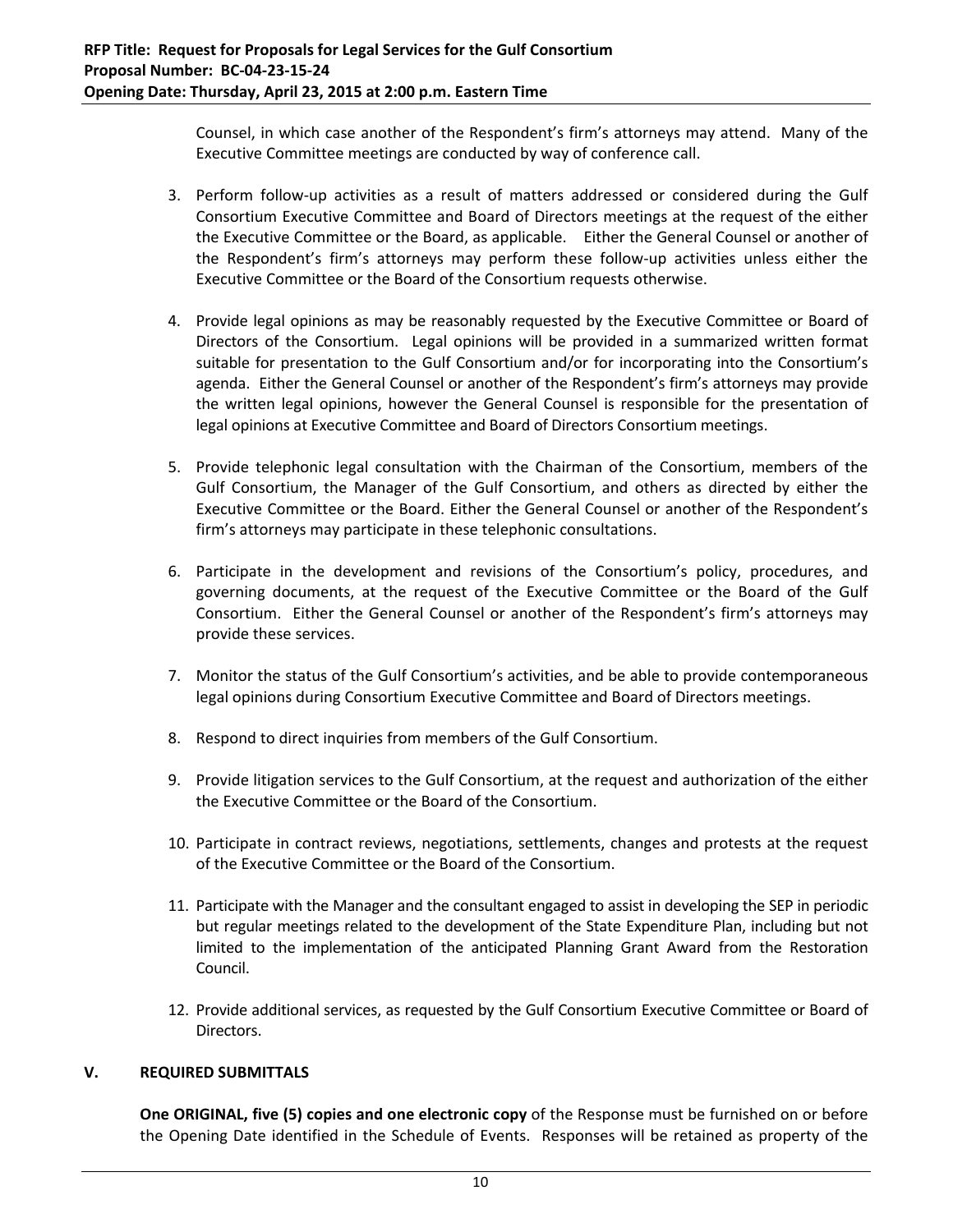County. The ORIGINAL of the reply must be clearly marked "Original" on its face and must contain an **original, non‐electronic signature of an authorized representative of the responding vendor (firm or** individual), all other copies may be photocopies and should be printed double-sided. The contents of the response of the successful Firm will become part of the contractual obligations.

Proposals not received at the following location by the Opening Date will result in the determination that the Proposal is non‐responsive, and Proposals found to be non‐responsive shall not be considered. The responsibility for submitting the Proposal to the Leon County Purchasing Division, and for the Leon County Purchasing Division receiving such Proposal by no later than the Opening Date, is solely that of the Respondent. Leon County will in no way be responsible for delays in mail delivery or delays caused by any other occurrence.

# **ADDRESS LOCATION: Board of County Commissioners Leon County Purchasing Division 1800‐3 North Blair Stone Road Tallahassee, FL 32308**

The Proposals are to be submitted bound by binder clips only. No manner of plastic, comb or wire bindings or staples are acceptable. As part of Leon County's sustainability program, Leon County is trying to reduce the excess packaging, binders, and waste associated with submittals.

The front of each Proposal envelope/container shall contain the following information for proper identification:

- 1. The name and address of the Respondent,
- 2. The letters "RFP" and the RFP number,
- 3. That this is a Proposal,
- 4. The time/date specified for the Opening Date for Proposals, and
- 5. The number of each envelope/container submitted (i.e. "1 of 3, "2 of 3", "3 of 3").

This RFP will be used as the instrument to solicit Proposals for Legal Services to Gulf Consortium. In order to maintain comparability and simplify the review and evaluation process, all Proposals submitted are required to be organized in the following manner. Failure to comply with the prescribed organization may, at the discretion of the Evaluation Committee, result in the elimination of the Proposal from consideration.

# Be sure to follow and clearly mark each section of your Proposal according to the sections below.

#### A. Tab A – Firm Information and Transmittal Letter

This is a brief introductory section with a letter detailing the specific services being sought in the proposal. Present in brief, concise terms, a summary level description of the contents of the proposal and your firm and its capabilities. The Respondent must declare that the proposal is in all respects fair and in good faith without collusion or fraud. This section should also include the following:

1. Completed Proposal Response Cover Sheet Form (the Proposal Response Cover Sheet form is attached to this RFP).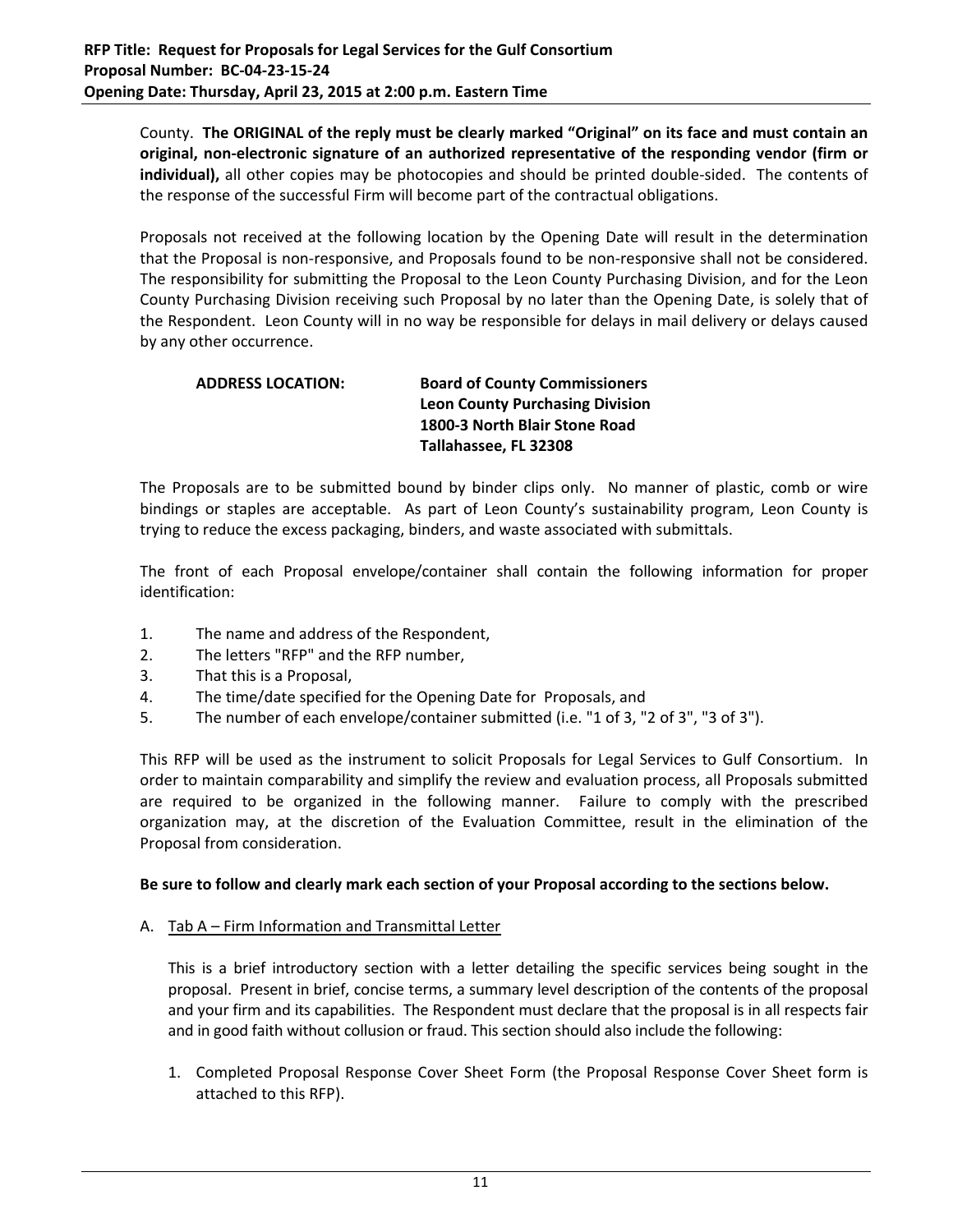- 2. Table of Contents: The table of contents should include a clear identification of the material included in the Proposal, by section and by page number.
- 3. Letter of Transmittal:
	- a. Briefly summarize the key points of the Proposal including the Respondent's understanding of the work to be done.
	- b. Incorporate the following information:
		- i. Business address and office location.
		- ii. Name(s) of the persons who will be authorized to make representations for the Respondent, their titles, addresses, e‐mail addresses, telephone and fax number.
		- iii. Telephone number, email address and fax number of the primary contact person.
		- iv. Address of the office that is to perform the work.
		- v. Federal Identification Tax Number or Social Security Number.
	- c. The signer of the Letter of Transmittal shall declare that:
		- i. The Respondent's attorney, who is identified in the Respondent's Proposal as the Gulf Consortium's General Counsel ("General Counsel") is licensed to practice law in the State of Florida, is in good standing with the Florida Bar, and has been engaged in the active practice of law for no less than five (5) consecutive years prior to the date of issuance of the Respondent's firm's Proposal, with no less than two (2) years of experience representing governmental bodies, special districts or similar public entities;
		- ii. The General Counsel will be the attorney who regularly attends all Management, Executive Committee and Board of Directors Gulf Consortium meetings and will be the primary legal representative for the Gulf Consortium;
		- iii. Respondent and the attorneys who comprise the Respondent's firm do not represent any member of the Gulf Consortium Board of Directors on any matter related to advocacy as to the member's securing of funding under the Spill Impact Component of the RESTORE Act or related to advocacy as to the selection and placement of projects and programs in the State Expenditure Plan at the time the Respondent's Proposal is submitted, and will not engage in any such representation on behalf of any member of the Gulf Consortium Board of Directors at any time during the term of any contact entered into as a result of this RFP;
		- iv. That the information submitted in the Proposal is in all respects fair and in good faith, without collusion or fraud; no principal (which includes officers, directors, or executives) is presently suspended, proposed for disbarment, declared ineligible or voluntarily excluded from participation on this transaction by any agency; and that the signer has the authority to bond the Respondent.
- B. Tab B Account Responsibility and **General Counsel's** Experience, Demonstrated Ability and Location
	- 1. Identify the contact person who will have account responsibility. Provide a statement as to such person's ability to speak and commit the firm in connection with any action required by the Gulf Consortium.
	- 2. Provide the name and title of the General Counsel.
	- 3. Provide the permanent business address for the General Counsel.
	- 4. Provide a resume for the General Counsel as an appendix.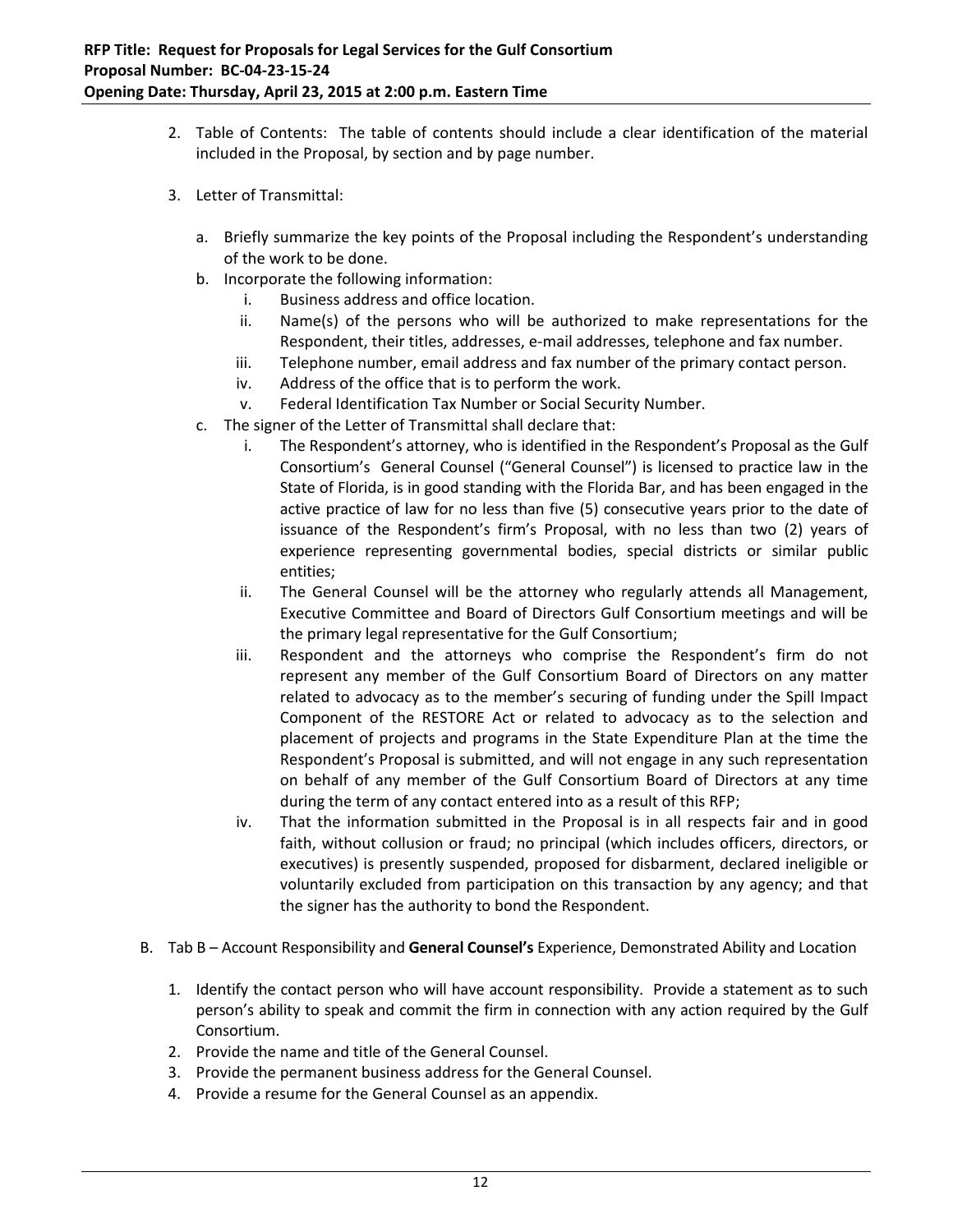- 5. Provide the number of years the General Counsel has been engaged in the active practice of law. Identify the General Counsel's experience representing local governmental bodies, advisory boards, or similar public entities.
- 6. Provide a straightforward, concise description of the capabilities of the General Counsel to satisfy the requirements of the RFP.
- 7. Provide information related to the General Counsel's workload and ability to assume new work.
- C. Tab C The **Responding Firm's** Experience, Demonstrated Ability and Performance Information
	- 1. Provide a straightforward, concise description of the capabilities of the Respondent to satisfy the requirements of the RFP.
	- 2. Provide information that clearly reflects the Respondent's experience in similar governmental contracts and demonstrates the Respondent's ability to provide the solicited legal services. Discuss experience only since 2005 and only for current members of the firm. Include experience working with Federal grants. For each account or activity being claimed as experience in a similar governmental contact provide a point of contact at the account, the annual value of the account, the duration of the contact and a brief explanation of service provided. (Limit to five pages).
	- 3. Provide information related to the Respondent's organization and ability to assume new work (Limit to three pages).
		- a. Describe your firm including the organization. Compare the firm today as compared to three years ago.
		- b. Provide a table that reflects a current list of public entity clients. Include a point of contact and phone number for each.
- D. Tab D Responding Firm's Ability to Provide Support to the Gulf Consortium
	- 1. Provide a written description of the following
		- a. Any litigation during the last five years involving the Respondent or any attorney listed in the Respondent's Proposal relating to professional services or in any way relating to the practice of law, including a summary of the disposition of such matter or matters;
		- b. A list of any grievances filed within the last five years against the Respondent or any attorney listed in the Respondent's Proposal with the Florida Bar or any regulatory or judicial body, including a summary of the disposition of such matter or matters;
		- c. Actual or potential conflicts of interest under the Code of Professional Responsibility relating to attorneys that Respondent may have in performing the services described in the RFP; and,
		- d. Describe ethical standards that are enforced by the Respondent that will ensure the firm's good faith performance of the services identified herein.
	- 2. State whether or not your firm has current malpractice insurance. If your firm currently has malpractice insurance, state:
		- a. Name of carrier and policy number;
		- b. Effective dates of insurance;
		- c. Policy exclusions, if any; and
		- d. Current coverage amounts.
	- 3. Provide all pertinent information regarding any and all litigation against your firm may have which may be affected under the representation and legal services to be provided to the Gulf Consortium. Should present or potential conflicts exist, specify the party with which there is a conflict, the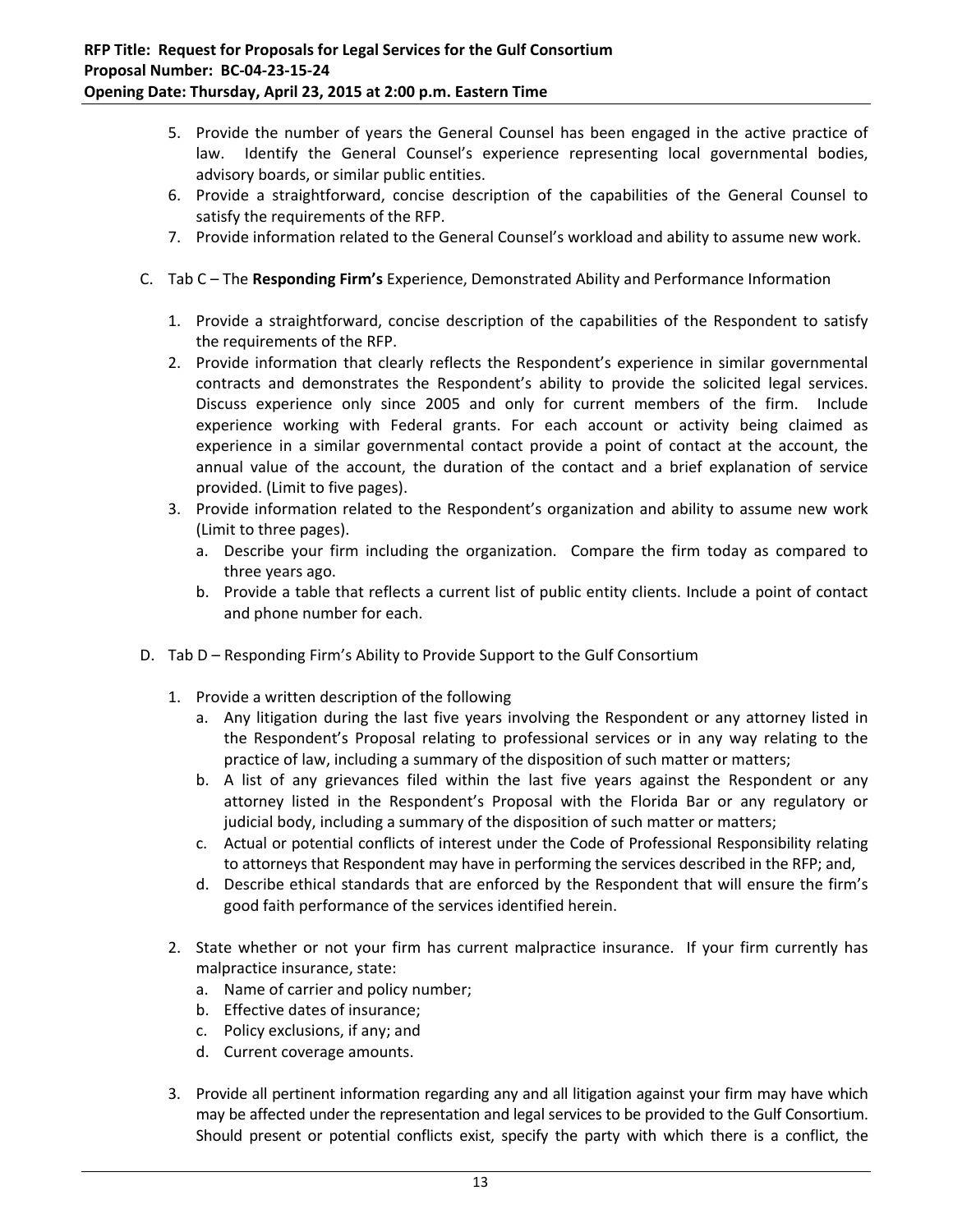nature of the conflict, and whether the prospective counsel would or would not set aside or resign from the engagement or representation creating the conflict in favor of the Gulf Consortium.

E. Tab E – Firm's Fees and Expenses: State the General Counsel's and any other attorneys of the Respondent anticipated to provide services to the Consortium hourly rate that the Gulf Consortium will be charged for the provision of the services identified in the section above entitled "Scope of Services" for year one, and for two one‐year optional extensions as follows, indicating a monthly not to exceed amount for each time period.

As part of the Monthly Not‐to‐Exceed Rate, the Gulf Consortium will reimburse the General Counsel for actual costs and expenses (such as copying, long distance phone, travel) but not for general overhead. Travel expenses will be reimbursed at actual costs with the General Counsel (or other attorney) being reimbursed at thirty percent (30%) of the hourly rate for non-productive travel time.

The Monthly Not‐to‐Exceed amount shall include all services provided by the awarded firm, with the exemption of litigation and extraordinary projects or work. The cost for these types of work will be negotiated and mutually agreed upon by both parties, based upon the hourly rates listed below.

| <b>Contract Term</b>              |  | <b>General Counsel's</b><br><b>Hourly Rate</b> | <b>Monthly Not-to-Exceed</b><br>Rate |
|-----------------------------------|--|------------------------------------------------|--------------------------------------|
| Year One                          |  | /Hour                                          |                                      |
| Year Two (if contract extended)   |  | /Hour                                          |                                      |
| Year Three (if contract extended) |  | /Hour                                          |                                      |

F. Tab F – Forms, Licenses, Registrations

Complete and provide the required forms, listed below. Provide a copy of all required licenses and registrations. The following forms are attached to, and by reference a part of, this RFP:

- 1. Proposal Response Cover Sheet
- 2. Equal Opportunity/Affirmative Action Statement
- 3. Insurance Certification Form
- 4. Certification Regarding Debarment, Suspension, and Other Responsibility Matters Primary Covered Transactions
- 5. Affidavit Certification Immigration Laws
- 6. Non‐Collusion Affidavit
- 7. Drug‐Free Workplace Form

# **VI. SELECTION PROCESS**

- A. Evaluation Committee: The Consortium Board of Directors shall appoint an Evaluation Committee composed of a minimum of three and a maximum of five members who will review and evaluate all timely received Proposals not otherwise found to be non‐responsive.
- B. Evaluation Committee Meetings: Meetings of Evaluation Committee subsequent to the opening of the solicitation shall be subject to state law regarding public meeting requirements, including, but not limited to, those regarding a meeting at which a negotiation with a vendor is conducted pursuant to a competitive solicitation, at which a vendor makes an oral presentation as a part of the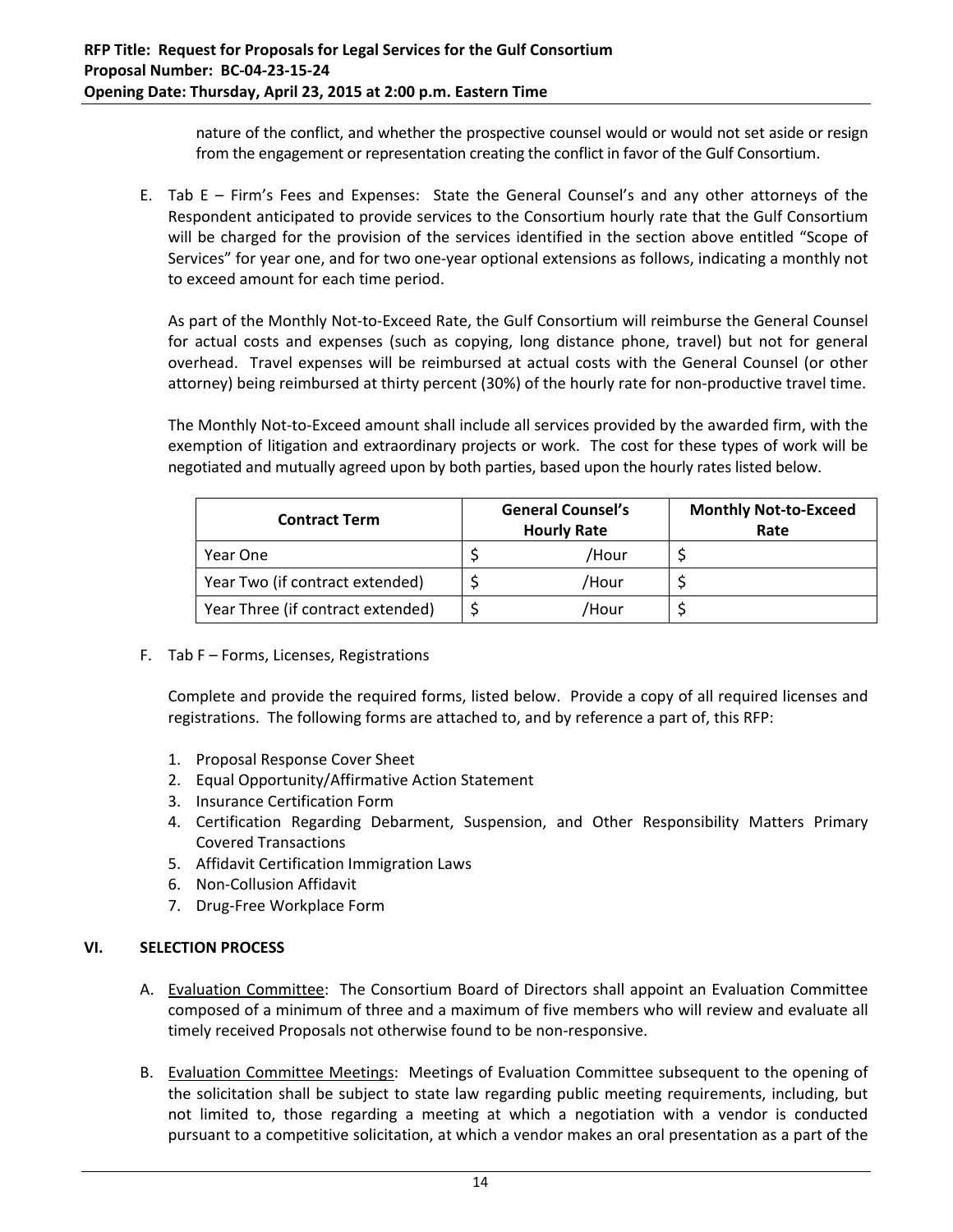competitive solicitation, or at which a vendor answers questions as a part of a competitive solicitation. However, any portion of a meeting at which negotiation strategies are discussed are exempt from being a public session.

Notice of all meetings shall be posted on the Leon County Purchasing Division website at: www.leoncountyfl.gov/ProcurementConnect and in the Leon County Purchasing Division Offices no less than 72 hours (excluding weekends and holidays).

- C. Steps in the Evaluation Process. The Evaluation Committee will proceed with its selection process as follows:
	- Step 1 Interested firms must submit their response to this solicitation to Leon County Purchasing Division, located at 1800‐3 North Blair Stone Road, Tallahassee, FL 32308 at the time and date specified in the Calendar of Events.
	- Step 2 The Evaluation Committee will evaluate the replies received timely with the intention of ranking Proposals based upon the Rating System. The Evaluation Committee will evaluate each Proposal against the Evaluation Criteria, assigning points that will not exceed the maximum points allowed for each Evaluation Criteria. The total points given each Proposal will be totaled, and a ranking will be determined. The best qualified Respondents shall be based upon the Evaluation Committee's ability to differentiate qualifications applicable to the scope and nature of the services to be performed as indicated by the ratings on the Evaluation Criteria. The highest ranked Respondent will be the Respondent with the greatest number of rating points.
	- Step 3 Presentations and Interviews (Optional) The Evaluation Committee may invite a shortlisting of the best qualified Respondents (Short‐Listed Respondents) for formal presentations and interviews with the Evaluation Committee. NOTE: If this option is selected, a posting of the selected shortlist will be posted as stated herein.
	- Step 4 Final Ranking
		- a. The final ranking for those Respondents that do not participate in Step Three Presentations and Interviews – will be the rankings assigned as part of Step Two – Initial Ranking. If the Evaluation Committee does not pursue Step Three, then the Step Two rankings will be the final rankings for all Respondents.
		- b. The following process will also be followed if the Evaluation Committee pursues Step Three, and conducts formal presentations and interviews with the Short‐Listed Respondents:
			- i. After conducting formal presentations and interviews with the Short‐Listed Respondents, the Evaluation Committee shall utilize the Ordinal Process Rating System to rank the Short‐Listed Respondents that participated in Step Three, and shall list those Short‐Listed Respondents interviewed by the Evaluation Committee in order of preference.
			- ii. The Short‐Listed Respondents so listed shall be considered to be the most qualified and shall be listed in order of preference starting at the top of the list.
			- iii. The most qualified Short-Listed Respondent that was interviewed by the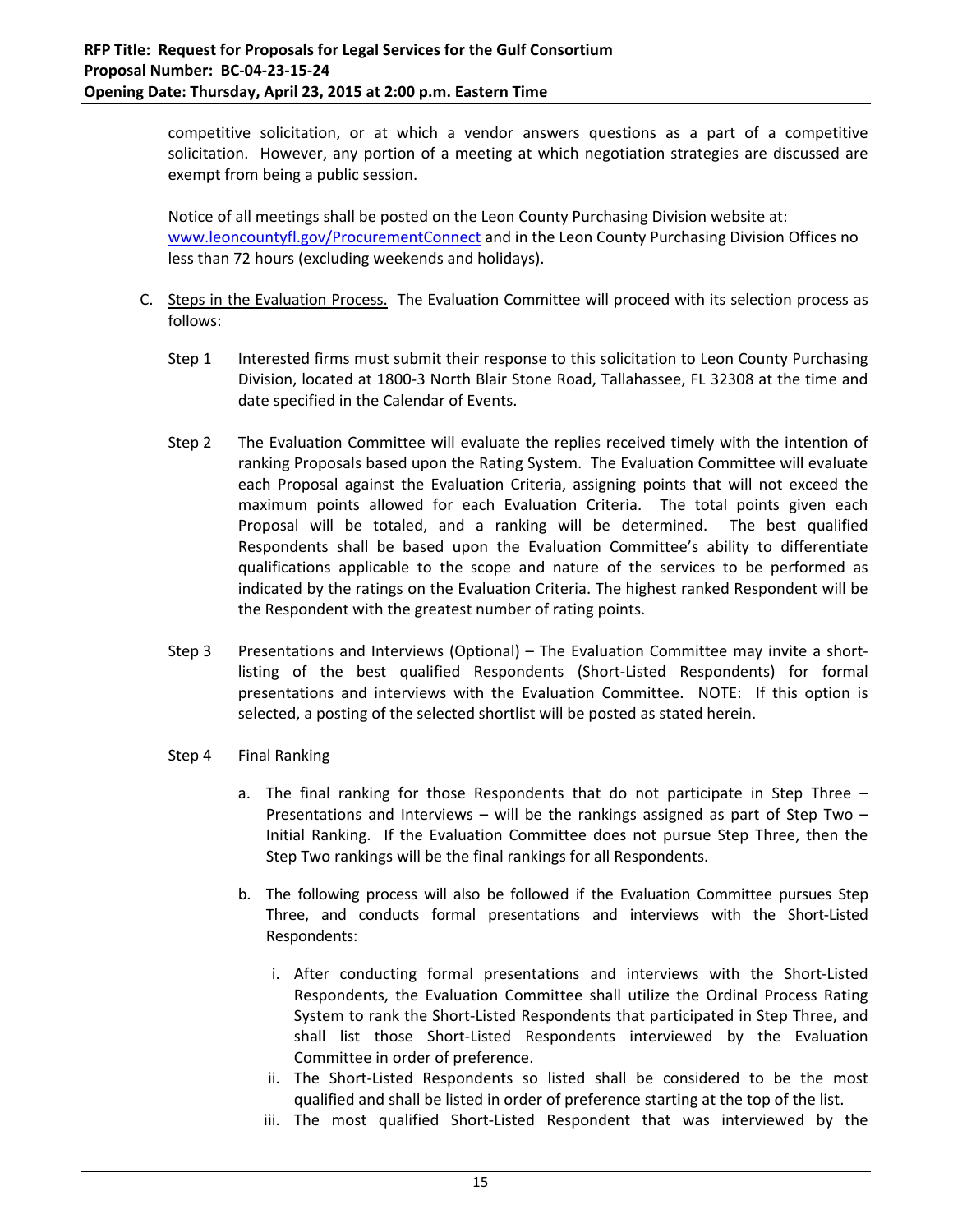Evaluation Committee shall be listed as number 1, the second most qualified Short-Listed Respondent that was interviewed by the Evaluation Committee shall be listed as number 2, and so forth.

- c. The list of the best‐qualified Respondents shall be forwarded to the Consortium Board of Directors for approval prior to beginning contract negotiations.
- Step 5 Negotiation (if needed) The Consortium Manager will negotiate with the most qualified firm (first ranked firm) for the proposed services at compensation which the Consortium determines is fair, competitive, and reasonable for said services. Should the Consortium be unable to negotiate a satisfactory contract with the first ranked firm, considered to be fair, competitive and reasonable, negotiations with that firm shall be formally terminated. The Consortium may then undertake negotiations with the second most qualified firm (second ranked firm). Failing accord with the second most qualified firm, negotiations with the second ranked firm shall be formally terminated. The Consortium's representative may then undertake negotiations with the third most qualified firm (third ranked firm). Failing accord with the third most qualified firm, negotiations with the third ranked firm shall be formally terminated. Should the Consortium be unable to negotiate a satisfactory contract with any of the selected firms, the Consortium may select additional firms to continue negotiations.

The Manager's recommendation of an acceptable negotiated contract will be presented to the Gulf Consortium Board of Directors for approval and execution.

| <b>Rating System</b>                                                                       |  |                                  |
|--------------------------------------------------------------------------------------------|--|----------------------------------|
| <b>Evaluation Criteria</b>                                                                 |  | <b>Maximum Rating</b><br>Points* |
| General Counsel's Experience and Demonstrated Ability<br>1.                                |  | 25                               |
| Firm's Past Experience, Demonstrated Ability and Performance<br>2.                         |  | 20                               |
| Firm's Ability to Provide Support to the Gulf Consortium<br>3.                             |  | 15                               |
| Sufficiency of the Proposal<br>10<br>4.                                                    |  |                                  |
| Firm's Fee<br>5.                                                                           |  | 30                               |
| <b>Maximum Points Allowed</b><br>100                                                       |  |                                  |
| *Actual rating for each criteria may range from zero (lowest rating) to the maximum rating |  |                                  |

D. Evaluation Criteria: Proposals will be evaluated and ranked on the basis of the following considerations ("Rating System"):

**points for that criteria**

# Definitions of the Evaluation Criteria are as follows:

1. General Counsel's Experience and Demonstrated Ability: Shall consider General Counsel's past experience in providing the same or similar type of service identified in this RFP for the Gulf Consortium; demonstrated ability to effectively and accurately communicate and work with the client; and the capacity to perform the tasks required in a timely and complete manner.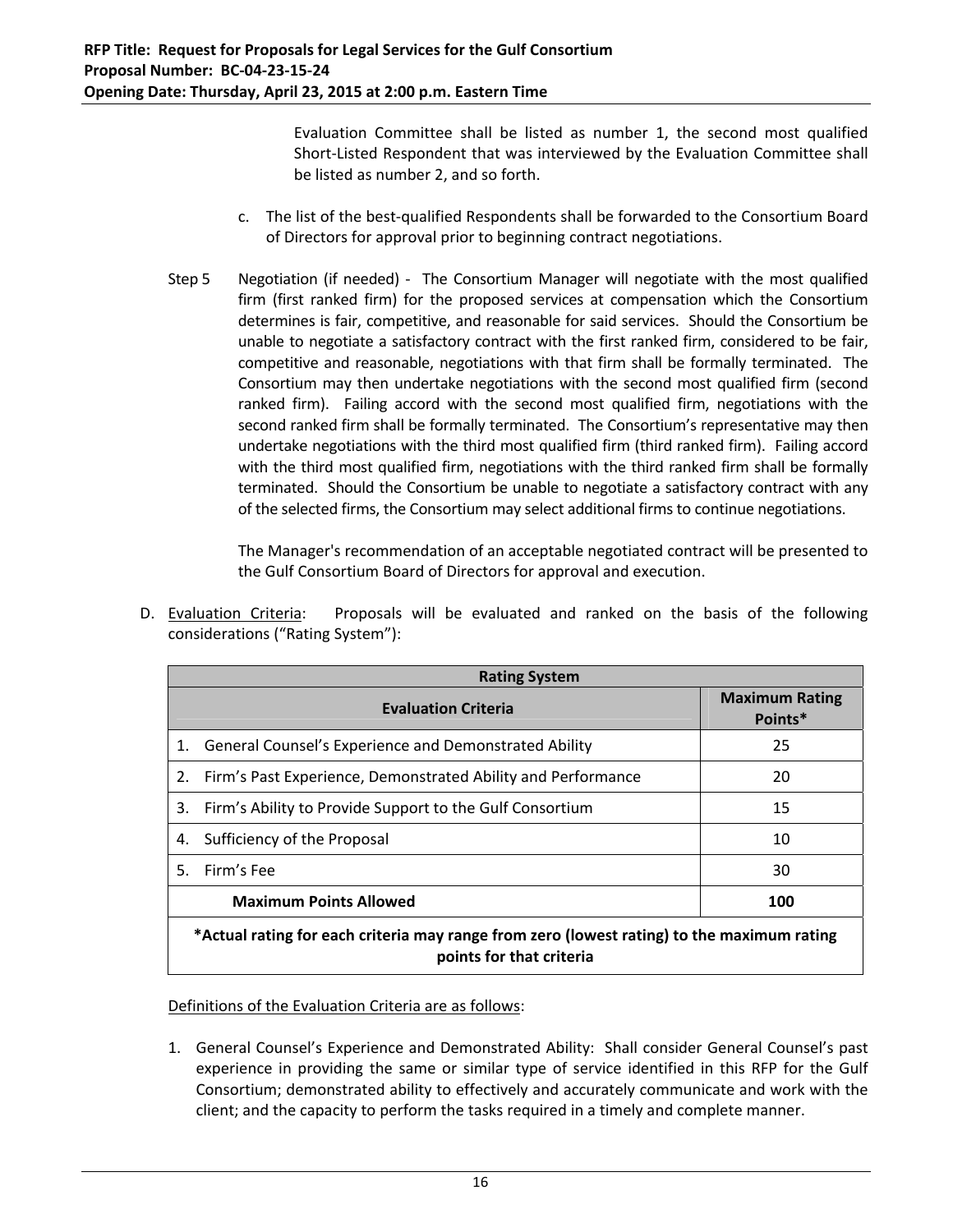- 2. Firm's Past Experience, Demonstrated Ability and Performance: Shall consider past experience of the firm in providing the same or similar type of services requested herein; the ability, capacity, and skill of the firm to perform the requested services on a timely basis; responses of the client references; and continuing direction and vision of the firm.
- 3. Firm's Ability to Provide Support to the Gulf Consortium: Shall consider the firm's business integrity and reliability that will assure the firm's good faith performance of the services identified herein; the lack of actual or perceived conflicts of interest and the ability of the firm to provide legal opinions without outside influence from other clients; and the ability of the firm to be unbiased in their legal support.
- 4. Sufficiency of the Proposal: Shall consider demonstration of the firm's understanding of the Gulf Consortium's objectives, and the needs as stated herein; the firm's approach to servicing the Gulf Consortium and the methods they will use to carry out their responsibilities; and compliance with the proposal preparation instructions and adequacy of information presented.
- 5. Firm's Fee: This criterion considers the firm's proposed average hourly rate for the General Counsel, over a three‐year period (the average of the hourly rates for Year One, Year Two, and Year Three) and the Monthly Not‐to‐Exceed Amount.
	- 1. The firm with the lowest three-year average hourly rate for the General Counsel will receive 15 points. Firms with greater three-year average hourly rates will receive fewer points, on a pro‐rata basis, using the formula below:

$$
\frac{L}{P} \times 15
$$

Where:

L = Lowest three‐year average hourly rate among all proposers

P = Proposer's three‐year average hourly rate

An example of how the Average Hourly Rate Points will be awarded follows:

| <b>Firms</b> | <b>General Counsel's Proposed Average 3-Year</b><br><b>Hourly Rate for the Gulf Consortium</b> | <b>Fee Points</b> |
|--------------|------------------------------------------------------------------------------------------------|-------------------|
| Firm 1       | \$120                                                                                          | 12.50             |
| Firm 2       | \$115                                                                                          | 13.04             |
| Firm 3       | \$100                                                                                          | 15.00             |

2. The firm with the lowest Monthly Not-to-Exceed Amount for the General Counsel will receive 15 points. Firms with greater Monthly Not‐to‐Exceed Amounts will receive fewer points, on a pro‐rata basis, using the formula below:

$$
\frac{L}{P} \times 15
$$

Where:

L = Lowest Monthly Not‐to‐Exceed Amount among all proposers

P = Proposer's Monthly Not‐to‐Exceed Amount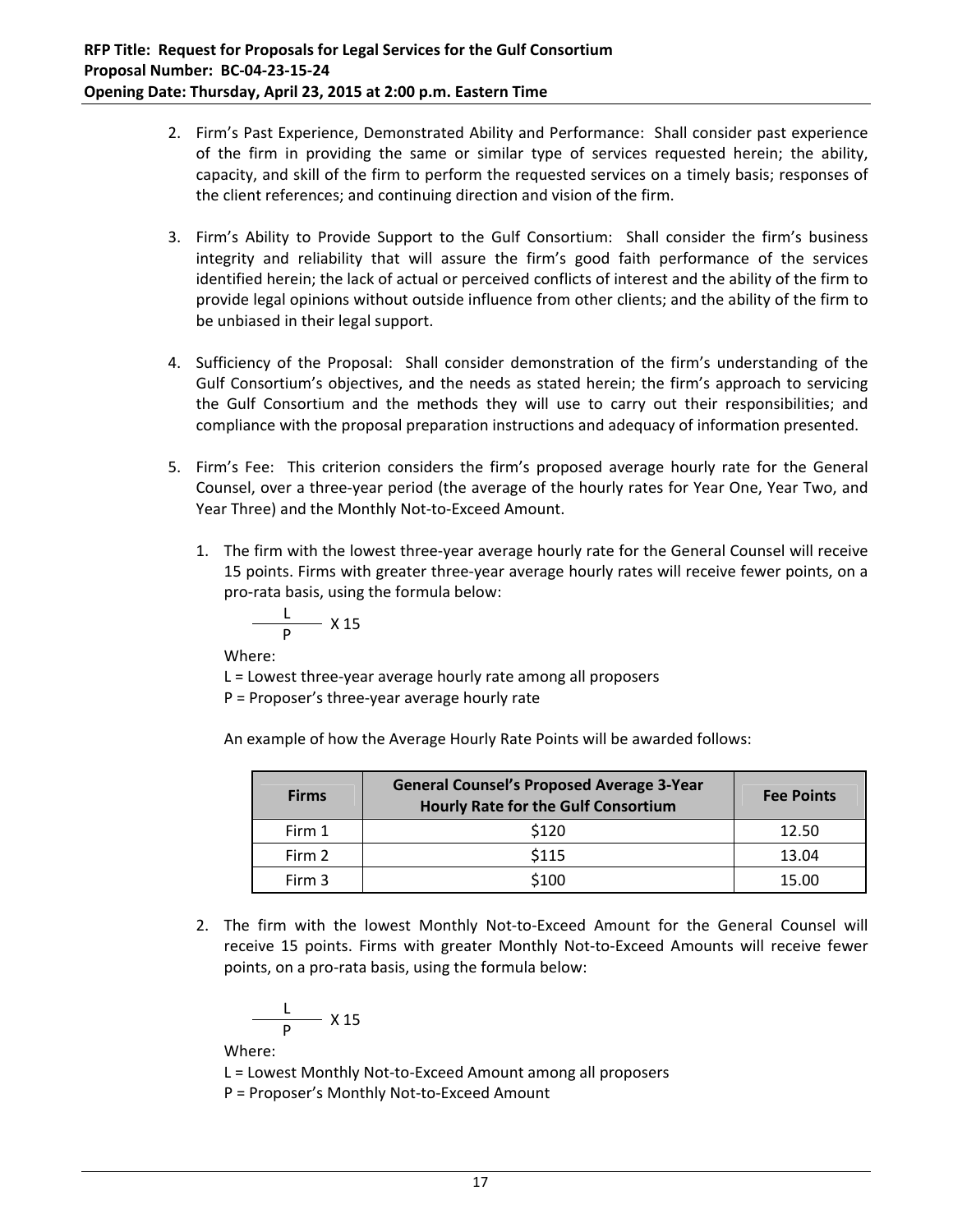| <b>Firms</b> | <b>General Counsel's Proposed Monthly Not-to</b><br><b>Exceed Amount for the Gulf Consortium</b> | <b>Fee Points</b> |
|--------------|--------------------------------------------------------------------------------------------------|-------------------|
| Firm 1       | \$3500                                                                                           | 9.64              |
| Firm 2       | \$2250                                                                                           | 15.00             |
| Firm 3       | \$2825                                                                                           | 11 95             |

An example of how the Monthly Not-to-Exceed Amount Points will be awarded follows:

3. Each firm's points for the average hourly rate and the monthly not‐to exceed amount will be added together to determine the total cost points.

| <b>Firms</b> | <b>Average Hourly Rate</b><br><b>Points</b> | <b>Monthly Not-to-Exceed</b><br><b>Point</b> | <b>TOTAL Cost</b><br><b>Points</b> |
|--------------|---------------------------------------------|----------------------------------------------|------------------------------------|
| Firm 1       | 12.50                                       | 9.64                                         | 22.14                              |
| Firm 2       | 13.04                                       | 15.00                                        | 28.04                              |
| Firm 3       | 15.00                                       | 11.95                                        | 26.95                              |

## E. Ordinal Scoring.

Each response will be reviewed by the Evaluation Team. Each of the evaluators will work independently using the evaluation criteria above. Each Team member will use the total point scores to rank the responses (i.e. highest point total  $= 1$ , 2nd highest  $= 2$ ). The Purchasing Director or the Evaluation Committee Chair will calculate an average rank for each response, combining all rankings of the reviewers, and present them to the Evaluation Team.

| For example: |                     |        |
|--------------|---------------------|--------|
| Firm         | Raw Points Received | Rank   |
| Company A    | 200                 |        |
| Company B    | 210                 |        |
| Company C    | 180                 | $3.5*$ |
| Company D    | 175                 |        |
| Company E    | 180                 | $35*$  |

\*In the event that multiple firms have the same raw point score point, the rank positions needed to cover those firms are averaged and each firm receives that rank. In this case the third and fourth ranks are tied at 180 raw points, so  $3 + 4 = 7$ ; 7 divided by  $2 = 3.5$ . Each of the tied firms receives a rank of 3.5.

# **VII. CONTRACT PROVISIONS:**

A. Cancellation: The contract may be terminated by the Gulf Consortium without cause by giving a minimum of thirty (30) days written notice of intent to terminate. Contract prices must be maintained until the end of the thirty (30) day period. The Gulf Consortium may terminate this agreement at any time as a result of the contractor's failure to perform in accordance with these specifications and applicable contract. The Gulf Consortium may retain/withhold payment for nonperformance if deemed appropriate to do so by the Consortium.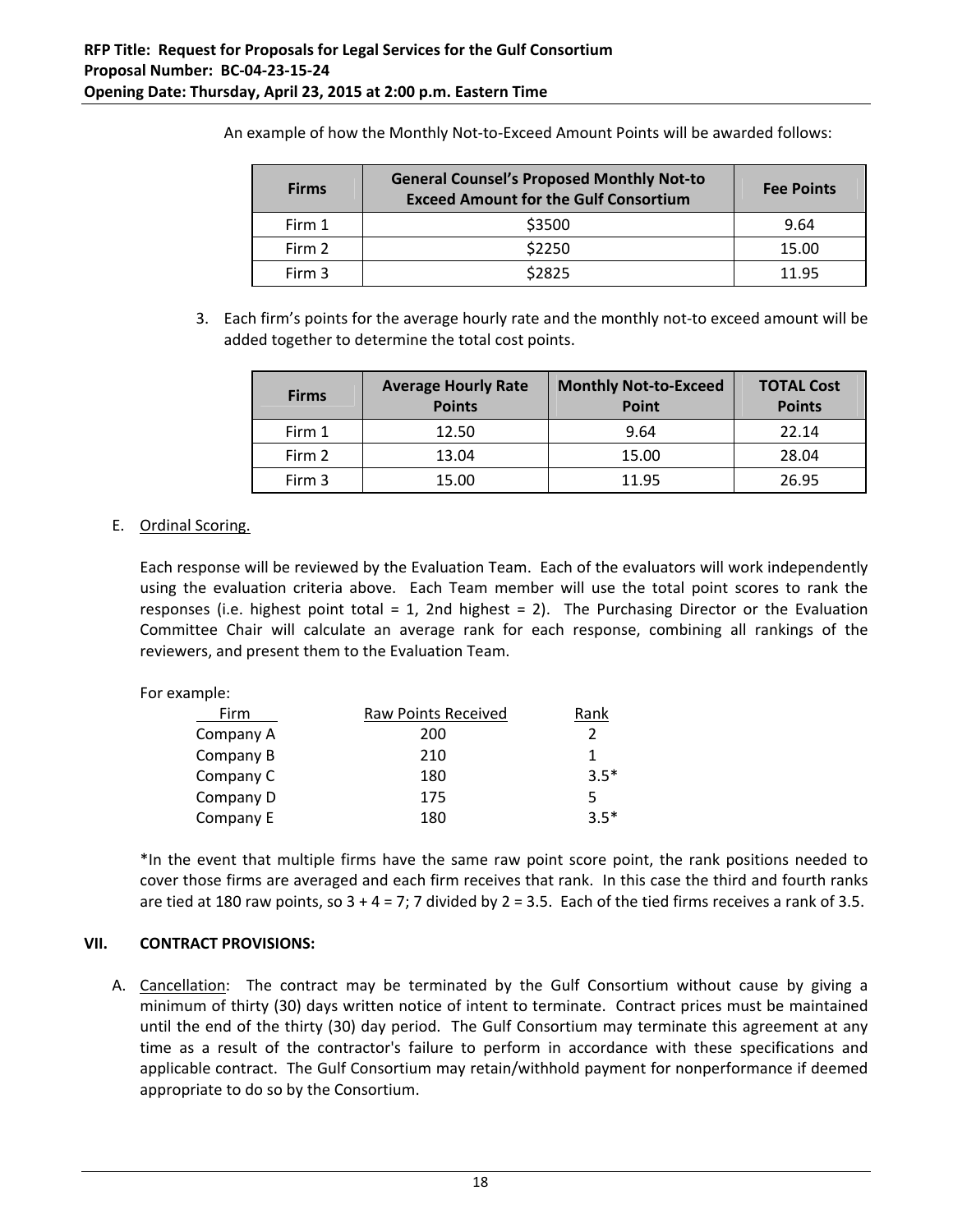- B. Audits, Records, and Records Retention: The Contractor shall agree:
	- 1. To establish and maintain books, records, and documents (including electronic storage media) in accordance with generally accepted accounting procedures and practices, which sufficiently and properly reflect all revenues and expenditures of funds provided by the Consortium under this contract.
	- 2. To retain all client records, financial records, supporting documents, statistical records, and any other documents (including electronic storage media) pertinent to this contract for a period of five (5) years after termination of the contract, or if an audit has been initiated and audit findings have not been resolved at the end of five (5) years, the records shall be retained until resolution of the audit findings or any litigation which may be based on the terms of this contract.
	- 3. Upon completion or termination of the contract and at the request of the Consortium, the contractor will cooperate with the Consortium to facilitate the duplication and transfer of any said records or documents during the required retention.
	- 4. To assure that these records shall be subject at all reasonable times to inspection, review, or audit by Federal, state, or other personnel duly authorized by the Consortium.
	- 5. Persons duly authorized by the Consortium and Federal auditors, pursuant to 45 CFR, Part 92.36(I)(10), shall have full access to and the right to examine any of Contractor's's contract and related records and documents, regardless of the form in which kept, at all reasonable times for as long as records are retained.
	- 6. To include these aforementioned audit and record keeping requirements in all approved subcontracts and assignments.
- C. Monitoring: To permit persons duly authorized by the Consortium to inspect any records, papers, documents, facilities, goods, and services of the Contractor which are relevant to this contract, and interview any clients and employees of the Contractor to assure the Consortium of satisfactory performance of the terms and conditions of this contract.

Following such evaluation, the Consortium will deliver to the Contractor a written report of its findings and will include written recommendations with regard to the Contractor's performance of the terms and conditions of the contract. The Contractor will correct all noted deficiencies identified by the Consortium within the specified period of time set forth in the recommendations. The provider's failure to correct noted deficiencies may, at the sole and exclusive discretion of the Consortium, result in any one or any combination of the following: (1) the provider being deemed in breach or default of this contract; (2) the withholding of payments to the provider by the Consortium; and (3) the termination of this contract for cause.

D. Indemnification: The Contractor shall indemnify, defend and hold harmless the Consortium, its officials, officers, employees and agents, from and against any and all claims, damages, liabilities, losses, costs, or suits of any nature whatsoever arising out of, because of, or due to any acts or omissions of the Contractor, its delegates, employees and agents, arising out of or under this Agreement, including reasonable attorney's fees.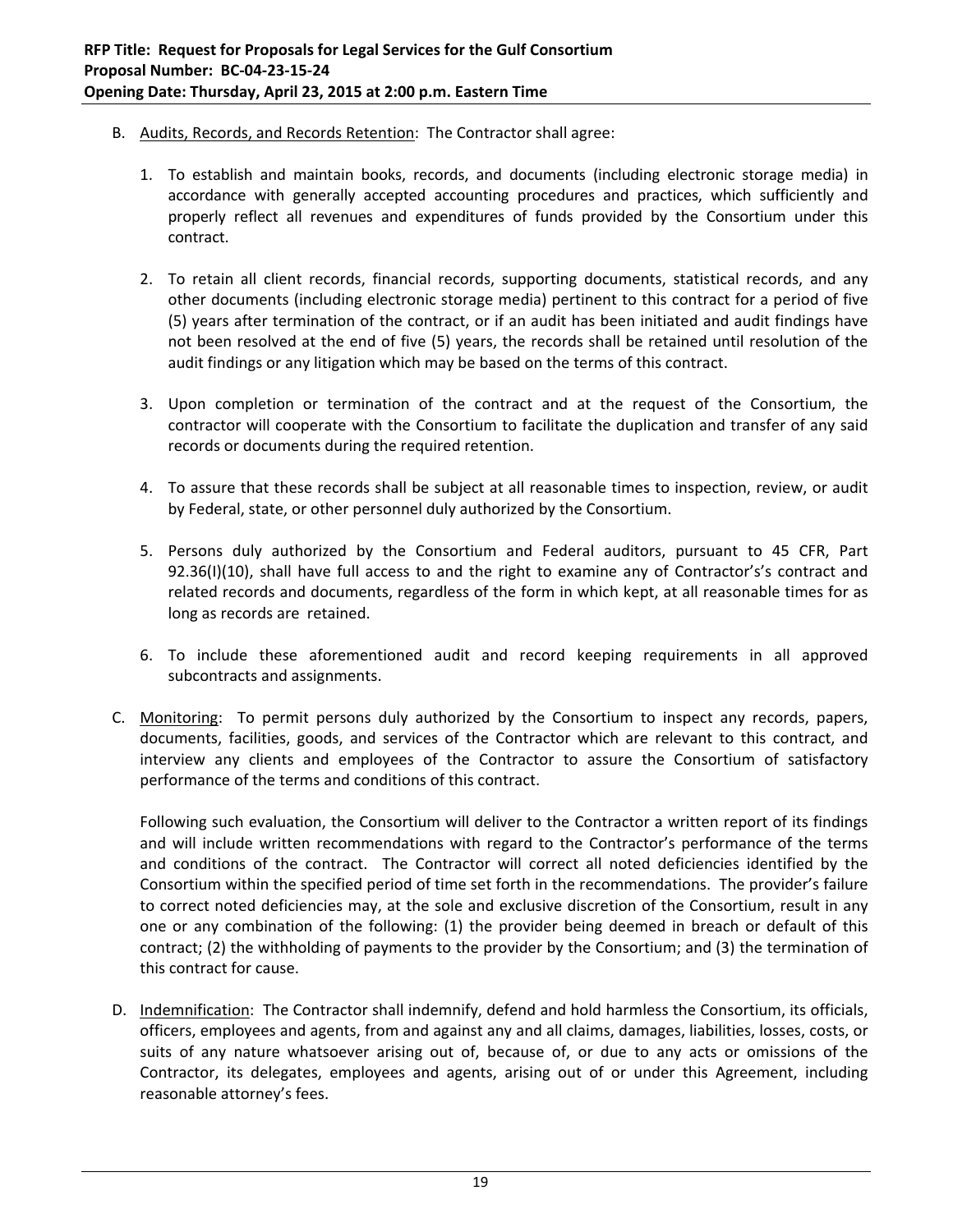The Consortium may, at its sole option, defend itself or require the successful Contractor to provide the defense. The successful contractor will agree to acknowledge that ten dollars (\$10.00) of the amount paid to the Contractor is sufficient consideration for the Contractor's indemnification of the Consortium.

E. Equal Opportunity/Affirmative Action Requirements: The Contractor and all subcontractors shall agree to a commitment to the principles and practices of equal opportunity in employment and to comply with the letter and spirit of federal, state, and local laws and regulations prohibiting discrimination based on race, color, religion, national region, sex, age, handicap, marital status, and political affiliation or belief.

For federally funded projects, in addition to the above, the Contractor shall agree to comply with Executive Order 11246, as amended, and to comply with specific affirmative action obligations contained therein.

**In addition to completing the Equal Opportunity Statement, the Respondent shall include a copy of any affirmative action or equal opportunity policies in effect at the time of submission.**

F. Insurance: Respondent's attention is directed to the insurance requirements below. Respondents should confer with their respective insurance carriers or brokers to determine in advance of bid submission the availability of insurance certificates and endorsements as prescribed and provided herein. If an apparent low bidder fails to comply strictly with the insurance requirements, that bidder may be disqualified from award of the contract.

The Contractor shall procure and maintain for the duration of the contract, insurance against claims for injuries to persons or damages to property which may arise from or in connection with the performance of the work hereunder by the Respondent, his agents, representatives, employees, or subcontractors. The cost of such insurance shall be included in the Respondent's pricing.

- 1. Minimum Limits of Insurance ‐ Contractor shall maintain limits no less than:
	- a. General Liability: \$1,000,000 Combined Single Limit for bodily injury and property damage per occurrence with a \$2,000,000 annual aggregate.
	- b. Automobile Liability: \$1,000,000.00 Dollars combined single limit per accident for bodily injury and property damage. *(Non‐owned, Hired Car)*.
	- c. Workers' Compensation Employers Liability: Insurance covering all employees meeting Statutory requirements in compliance with the applicable state and federal laws and Employer's Liability with a limit of \$500,000 per accident, \$500,000 disease policy limit, \$500,000 disease each employee. *Waiver of Subrogation in lieu of Additional Insured is required.*
	- d. Professional Liability Insurance, including errors and omissions: for all services provided under the terms of this agreement with minimum limits of \$1,000,000.00 Dollars per occurrence; or claims made form with "tail coverage" extending three (3) years beyond the term of the agreement. Proof of "tail coverage" must be submitted with the invoice for final payment.
- 2. Deductibles and Self-Insured Retentions Any deductibles or self-insured retentions must be declared to and approved by the County. At the option of the Consortium, either: the insurer shall reduce or eliminate such deductibles or self‐insured retentions as respects the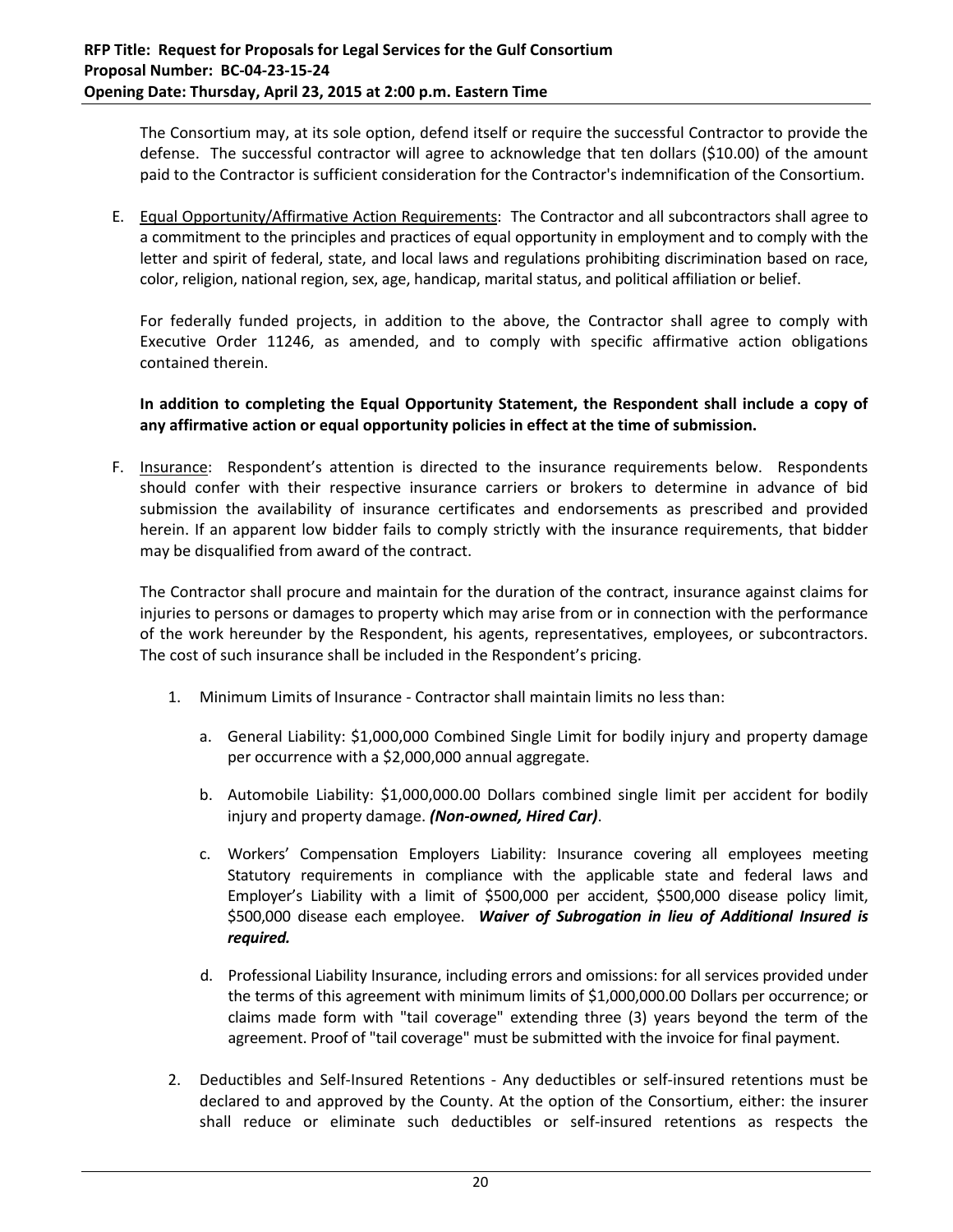Consortium, its officers, officials, employees and volunteers; or the Contractor shall procure a bond guaranteeing payment of losses and related investigations, claim administration, and defense expenses.

- 3. Other Insurance Provisions ‐ The policies are to contain, or be endorsed to contain, the following provisions:
	- a. General Liability and Automobile Liability Coverages *(Consortium is to be named as Additional Insured).*
		- i. The Consortium, its officers, officials, employees and volunteers are to be covered as additional insureds as respects; liability arising out of activities performed by or on behalf of the Contractor, including the insured's general supervision of the Contractor; products and completed operations of the Contractor; premises owned, occupied or used by the Contractor; or automobiles owned, leased, hired or borrowed by the Contractor. The coverage shall contain no special limitations on the scope of protections afforded the Consortium, its officers, officials, employees or volunteers.
		- ii. The Contractor's insurance coverage shall be primary insurance as respects the Consortium, it officers, officials, employees and volunteers. Any insurance of self‐ insurance maintained by the Consortium, its officers, officials, employees or volunteers shall be excess of the Contractor's insurance and shall not contribute with it. Contractor hereby waives subrogation rights for loss or damage against the county.
		- iii. Any failure to comply with reporting provisions of the policies shall not affect coverage provided to the Consortium, its officers, officials, employees or volunteers.
		- iv. The Contractor's insurance shall apply separately to each insured against whom claim is made or suit is brought, except with respect to the limits of the insurer's liability.
		- v. Companies issuing the insurance policy, or policies, shall have no recourse against the Consortium for payment of premiums or assessments for any deductibles with are all at the sole responsibility and risk of Contractor.
	- b. All Coverages ‐ Each insurance policy required by this clause shall be endorsed to state that coverage shall not be suspended, voided, canceled by either party, reduced in coverage or in limits except after thirty (30) days prior written notice by certified mail, return receipt requested, has been given to the County.
- 4. Acceptability of Insurers ‐ Insurance is to be placed with insurers with a Best's rating of no less than A:VII.
- 5. Verification of Coverage Contractor shall furnish the Consortium with certificates of insurance and with original endorsements effecting coverage required by this clause. The certificates and endorsements for each insurance policy are to be signed by a person authorized by that insurer to bind coverage on its behalf. All certificates and endorsements are to be received and approved by the Consortium before work commences. The Consortium reserves the right to require complete, certified copies of all required insurance policies at any time.
- 6. Subcontractors ‐ Contractors shall include all subcontractors as insureds under its policies or shall furnish separate certificates and endorsements for each subcontractor. All coverages for subcontractors shall be subject to all of the requirements stated herein.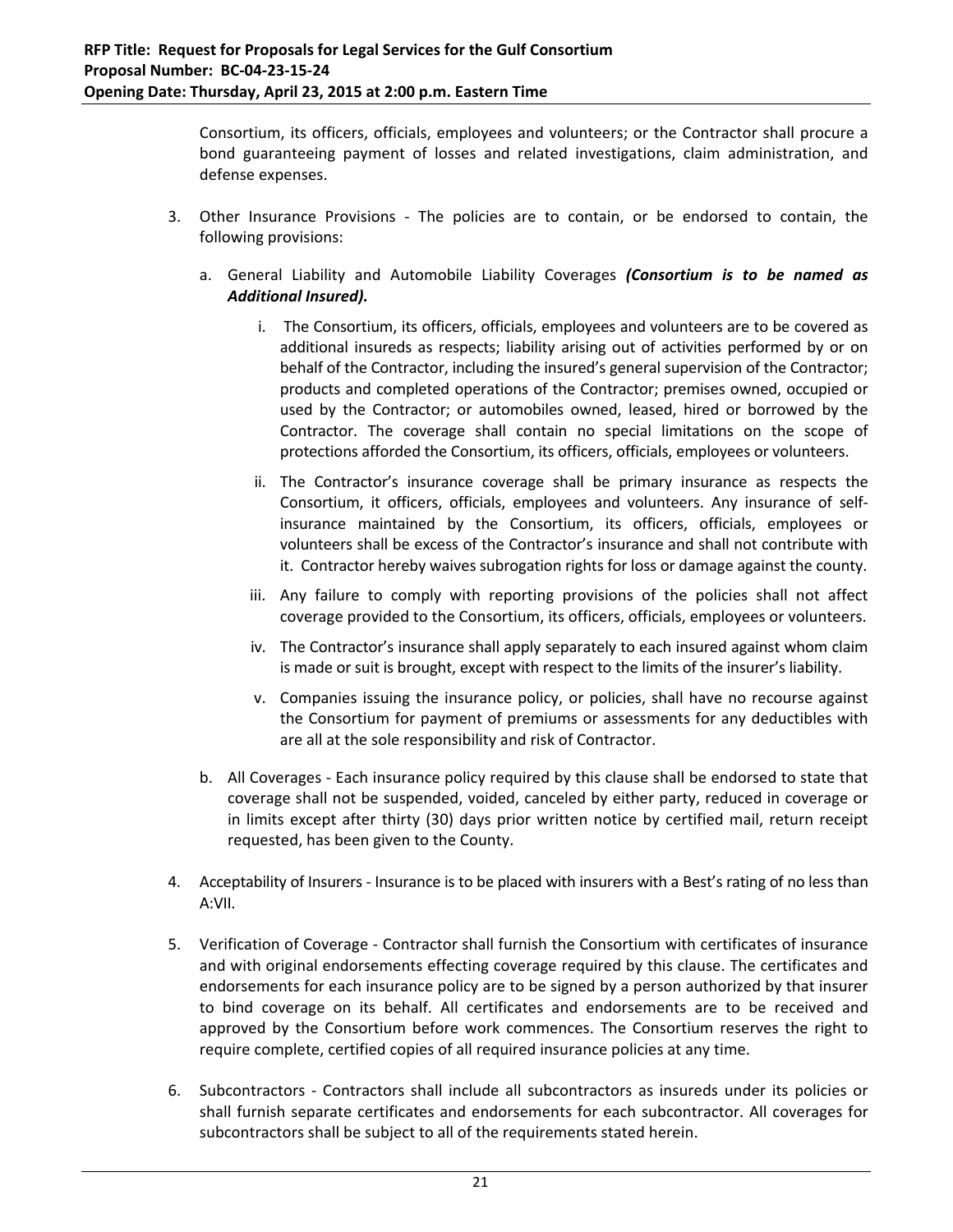## **VIII. ETHICAL BUSINESS PRACTICES:**

- A. Gratuities. It shall be unethical for any person to offer, give or agree to give any Gulf Consortium Board member or Consortium employee or agent, or for any Gulf Consortium Board member or Consortium employee or agent to solicit, demand, accept, or agree to accept from another person, a gratuity or any offer of employment in connection with any decision, approval disapproval, recommendation, or preparation of any part of a program requirement or a purchase request, influencing the content of any specification or procurement standard, rendering of advice, investigation, auditing, or performing in any other advisory capacity in any proceeding or application, request for ruling, determination, claim or controversy, or other particular matter, subcontract, or to any solicitation or proposal therefor.
- B. Kickbacks. It shall be unethical for any payment, gratuity, or offer of employment to be made by or on behalf of a subcontractor under a contract to the prime contractor or higher tier subcontractor or any person associated therewith, as an inducement for the award of a subcontract or order.
- C. The Consortium reserves the right to deny award or immediately suspend any contract resulting from this proposal pending final determination of charges of unethical business practices. At its sole discretion, the Consortium may deny award or cancel the contract if it determines that unethical business practices were involved.

# **REMAINDER OF PAGE INTENTIONALLY LEFT BLANK**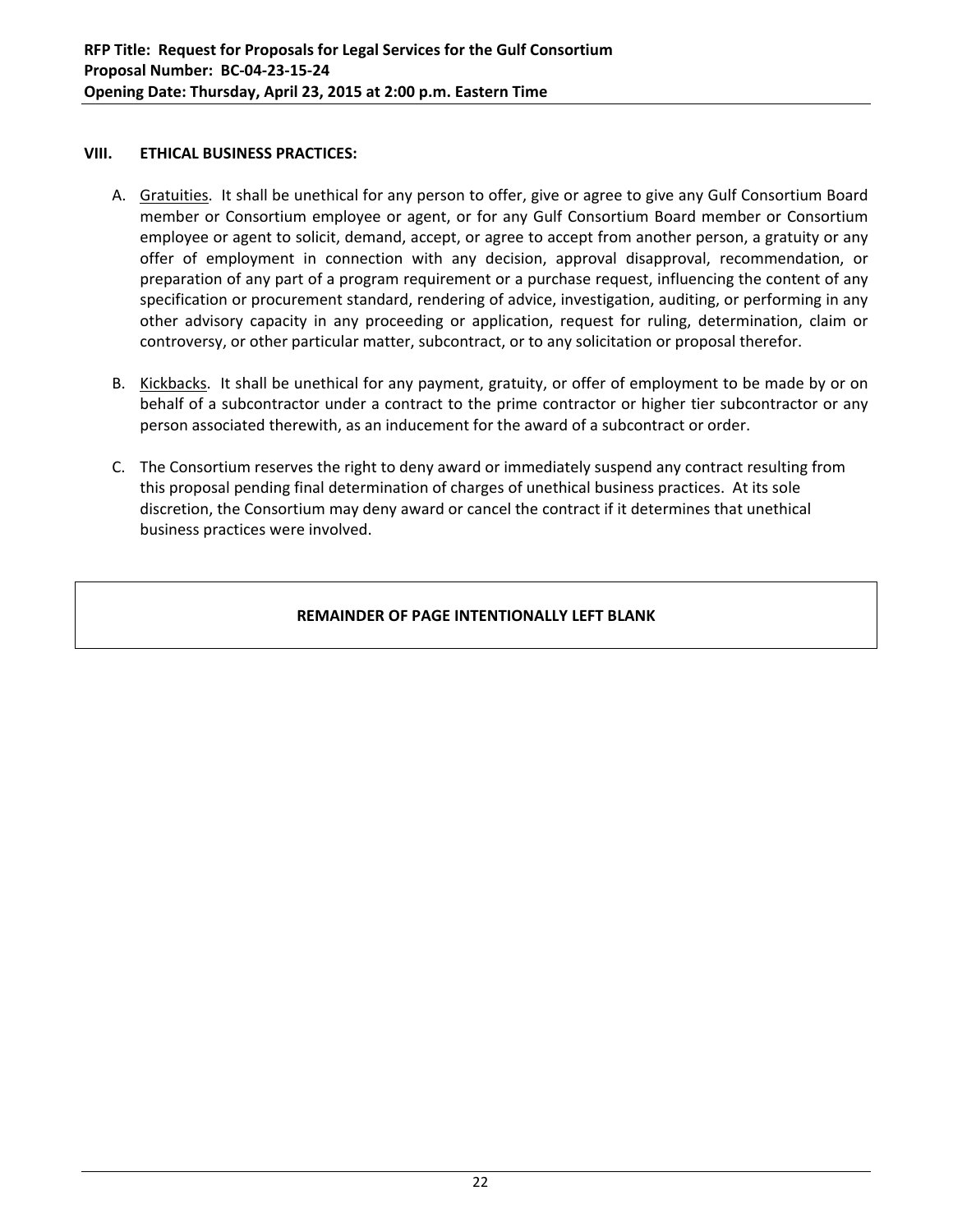# **PROPOSAL RESPONSE COVER SHEET**

This page is to be completed and included as the cover sheet for your Proposal prepared in response to the subject Request for Proposals (RFP).

The Board of County Commissioners, Leon County, reserves the right to accept or reject any and/or all Proposals in the best interest of Leon County.

Shelly Kelley, Leon County Purchasing Director

 Christopher L. Holley, Interim Manager Gulf Consortium

This solicitation response is submitted in response to the subject RFP by the below named firm/individual by the undersigned authorized representative.

|                                                 |          | (Firm Name)                                                                                                                                                                                                                          |  |
|-------------------------------------------------|----------|--------------------------------------------------------------------------------------------------------------------------------------------------------------------------------------------------------------------------------------|--|
| BY                                              |          | (Authorized Representative)                                                                                                                                                                                                          |  |
|                                                 |          |                                                                                                                                                                                                                                      |  |
|                                                 |          | (Printed or Typed Name)                                                                                                                                                                                                              |  |
| <b>ADDRESS</b>                                  |          |                                                                                                                                                                                                                                      |  |
|                                                 |          |                                                                                                                                                                                                                                      |  |
|                                                 |          |                                                                                                                                                                                                                                      |  |
|                                                 |          |                                                                                                                                                                                                                                      |  |
|                                                 |          | TELEPHONE <b>CONTRACT CONTRACT CONTRACT CONTRACT CONTRACT CONTRACT CONTRACT CONTRACT CONTRACT CONTRACT CONTRACT CONTRACT CONTRACT CONTRACT CONTRACT CONTRACT CONTRACT CONTRACT CONTRACT CONTRACT CONTRACT CONTRACT CONTRACT CONT</b> |  |
| <b>FAX</b>                                      |          |                                                                                                                                                                                                                                      |  |
| <b>ADDENDA ACKNOWLEDGMENTS: (IF APPLICABLE)</b> |          |                                                                                                                                                                                                                                      |  |
|                                                 |          |                                                                                                                                                                                                                                      |  |
| Addendum #1 dated _______                       | Initials |                                                                                                                                                                                                                                      |  |
| Addendum #2 dated ________                      |          |                                                                                                                                                                                                                                      |  |
| Addendum #3 dated _________                     |          |                                                                                                                                                                                                                                      |  |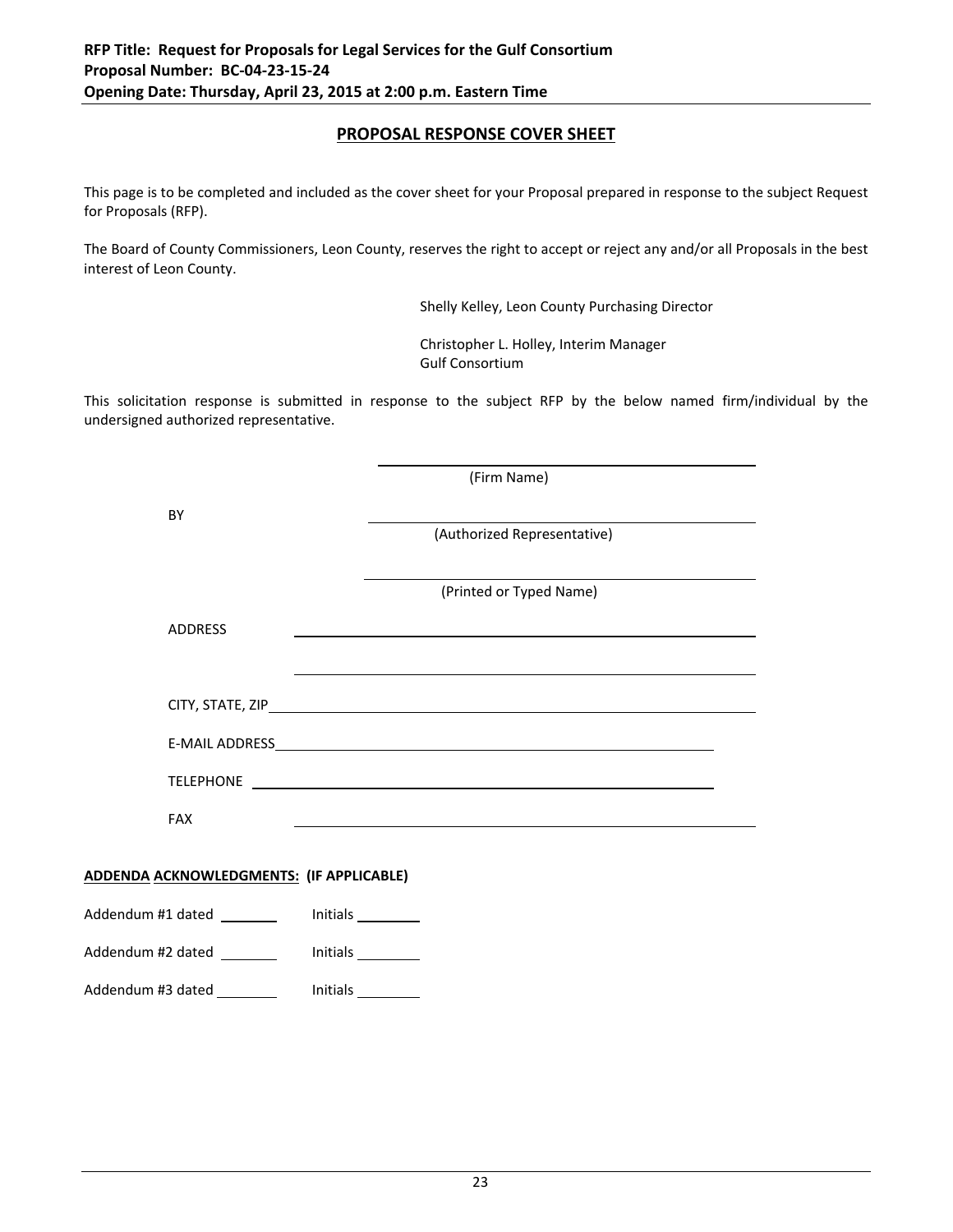#### **EQUAL OPPORTUNITY/AFFIRMATIVE ACTION STATEMENT**

- 1. The contractors and all subcontractors hereby agree to a commitment to the principles and practices of equal opportunity in employment and to comply with the letter and spirit of federal, state, and local laws and regulations prohibiting discrimination based on race, color, religion, national region, sex, age, handicap, marital status, and political affiliation or belief.
- 2. The contractor agrees to comply with Executive Order 11246, as amended, and to comply with specific affirmative action obligations contained therein.

| Signed: |  |
|---------|--|
| Title:  |  |
| Firm:   |  |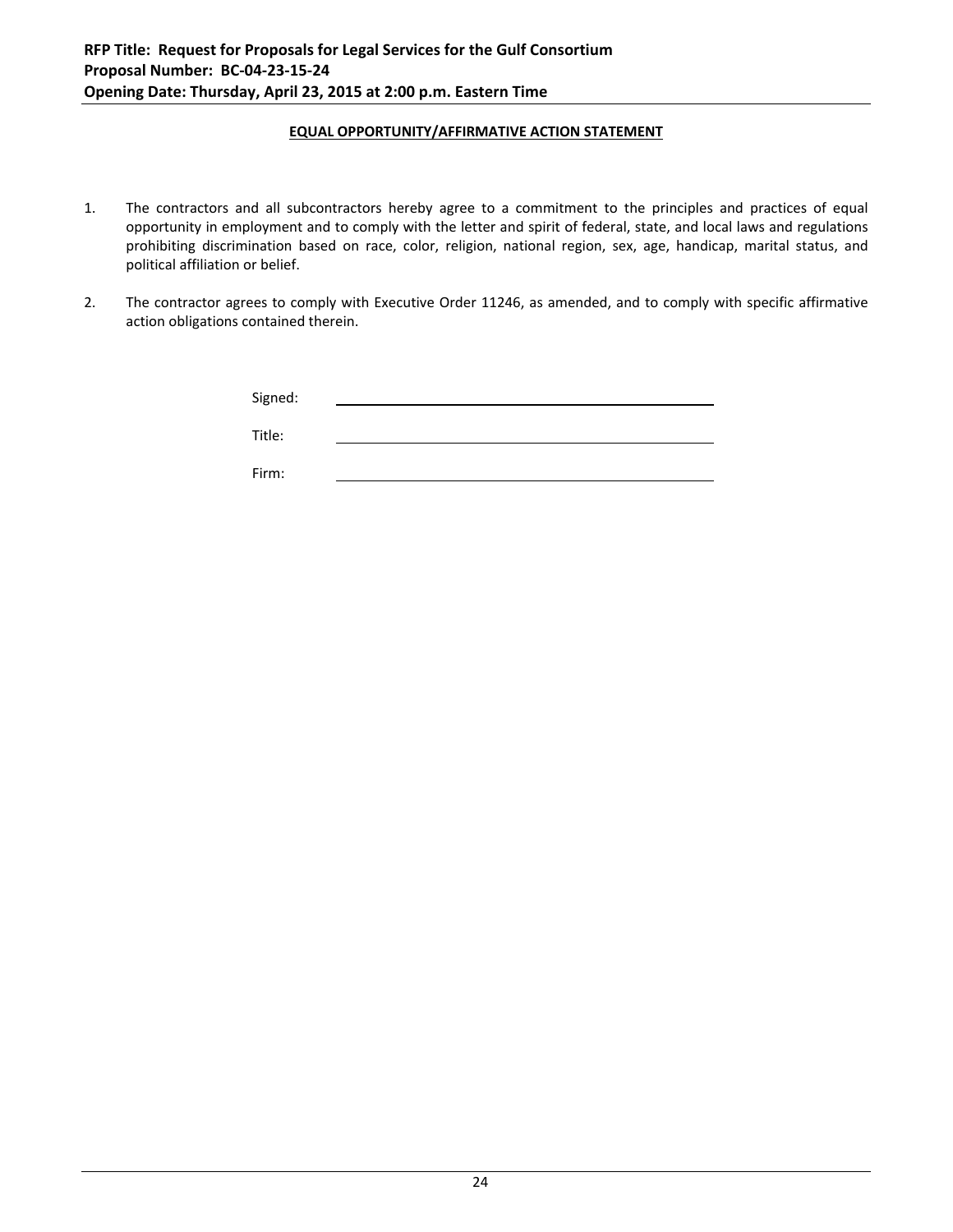#### **INSURANCE CERTIFICATION FORM**

To indicate that Bidder/Respondent understands and is able to comply with the required insurance, as stated in the bid/RFP document, Bidder/Respondent shall submit this insurances sign‐off form, signed by the company Risk Manager or authorized manager with risk authority.

A. Is/are the insurer(s) to be used for all required insurance (except Workers' Compensation) listed by Best with a rating of no less than A:VII?

|    | <b>YES</b>                                                       | N <sub>O</sub>                                                                                                         |
|----|------------------------------------------------------------------|------------------------------------------------------------------------------------------------------------------------|
|    | <b>Commercial General</b><br>Liability:                          | Indicate Best Rating:<br>Indicate Best Financial Classification:                                                       |
|    | <b>Business Auto:</b>                                            | Indicate Best Rating:<br>Indicate Best Financial Classification:                                                       |
|    | Professional Liability: Indicate Best Rating:                    | Indicate Best Financial Classification:                                                                                |
| 1. |                                                                  | Is the insurer to be used for Workers' Compensation insurance listed by Best with a rating of no less than A:VII?      |
|    | <b>YES</b>                                                       | <b>NO</b>                                                                                                              |
|    | Indicate Best Rating:<br>Indicate Best Financial Classification: |                                                                                                                        |
|    |                                                                  | If answer is NO, provide name and address of insurer:                                                                  |
|    |                                                                  |                                                                                                                        |
| 2. |                                                                  | Is the Respondent able to obtain insurance in the following limits (next page) as required for the services agreement? |
|    | <b>YES</b>                                                       | N <sub>O</sub>                                                                                                         |

Insurance will be placed with Florida admitted insurers unless otherwise accepted by Leon County. Insurers will have A.M. Best ratings of no less than A:VII unless otherwise accepted by Leon County.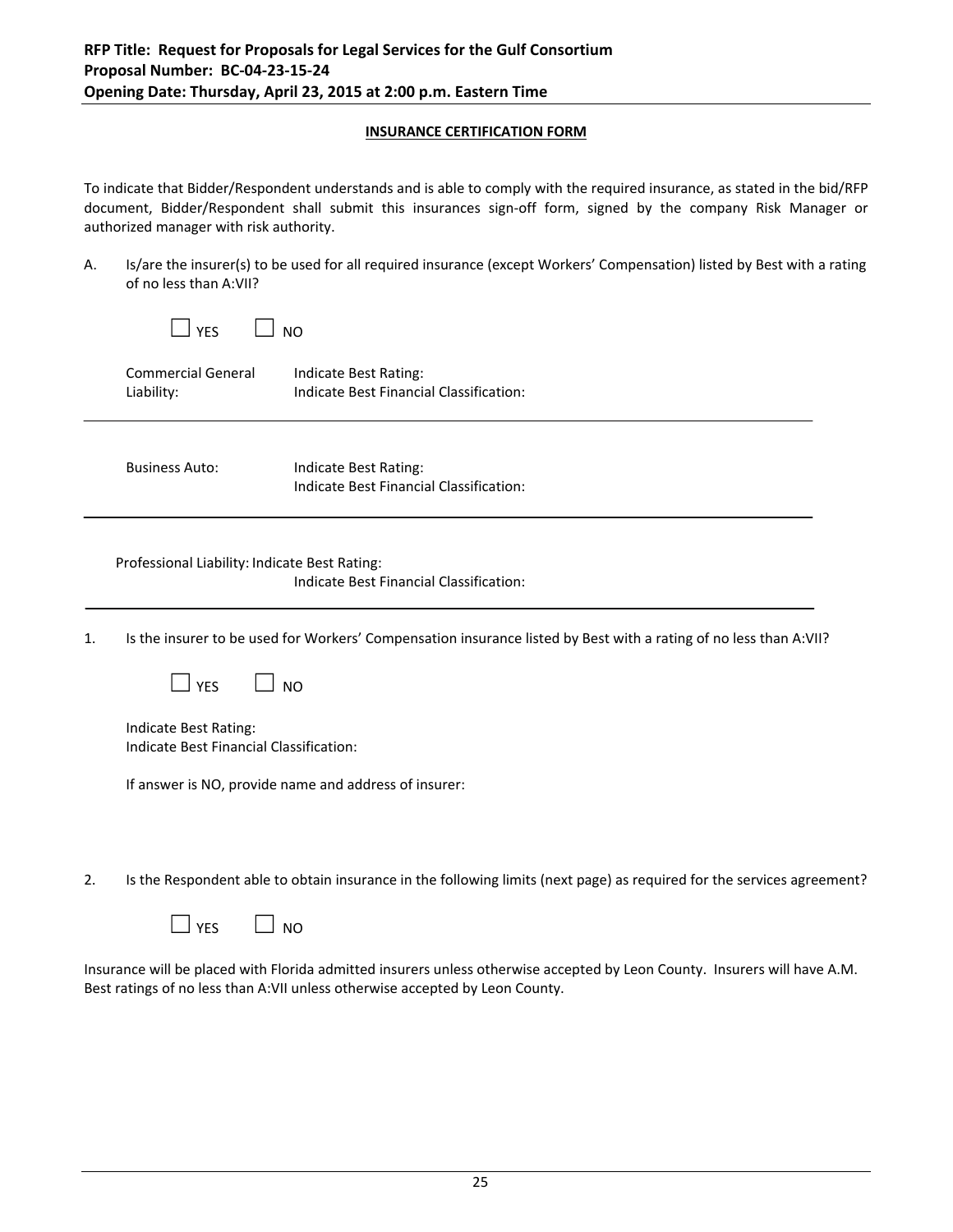#### Required Coverage and Limits

The required types and limits of coverage for this bid/request for proposals are contained within the solicitation package. Be sure to carefully review and ascertain that bidder/proposer either has coverage or will place coverage at these or higher levels.

#### Required Policy Endorsements and Documentation

Certificate of Insurance will be provided evidencing placement of each insurance policy responding to requirements of the contract.

#### Deductibles and Self‐Insured Retentions

Any deductibles or self-insured retentions must be declared to and approved by the County. At the option of the County, either: the insurer shall reduce or eliminate such deductibles or self‐insured retentions as respects the County, its officers, officials, employees and volunteers; or the Contractor shall procure a bond guaranteeing payment of losses and related investigations, claim administration and defense expenses.

Endorsements to insurance policies will be provided as follows:

Additional insured (Leon County, Florida, its Officers, employees and volunteers) ‐ General Liability & Automobile Liability

Primary and not contributing coverage‐ General Liability & Automobile Liability

Waiver of Subrogation (Leon County, Florida, its officers, employees and volunteers)- General Liability, Automobile Liability, Workers' Compensation and Employer's Liability

Thirty days advance written notice of cancellation to County - General Liability, Automobile Liability, Worker's Compensation & Employer's Liability.

Professional Liability Policy Declaration sheet as well as claims procedures for each applicable policy to be provided

Please mark the appropriate box:

Coverage is in place  $\Box$  Coverage will be placed, without exception  $\Box$ 

The undersigned declares under penalty of perjury that all of the above insurer information is true and correct.

| Name |                  | Signature                                             |
|------|------------------|-------------------------------------------------------|
|      | Typed or Printed |                                                       |
| Date |                  | Title                                                 |
|      |                  | (Company Risk Manager or Manager with Risk Authority) |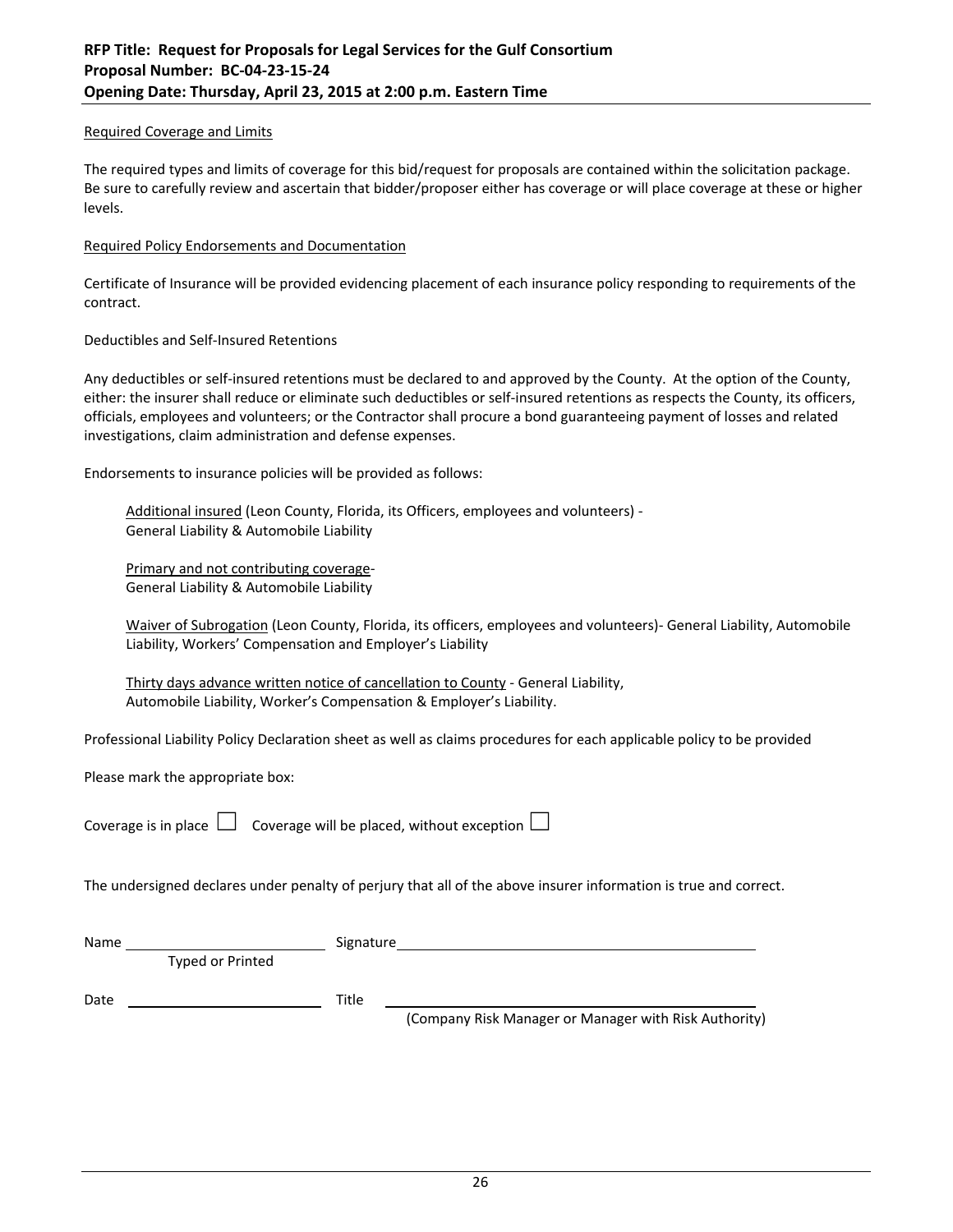#### **CERTIFICATION REGARDING DEBARMENT, SUSPENSION, AND OTHER RESPONSIBILITY MATTERS PRIMARY COVERED TRANSACTIONS**

- 1. The prospective primary participant certifies to the best of its knowledge and belief, that it and its principals:
	- a) Are not presently debarred, suspended, proposed for debarment, declared ineligible, or voluntarily excluded from covered transactions by any Federal department or agency;
	- b) Have not within a three‐year period preceding this been convicted of or had a civil judgment rendered against them for commission of fraud or a criminal offense in connection with obtaining, attempting to obtain, or performing a public (Federal, State or local) transaction or contract under a public transaction; violation of Federal or State antitrust statues or commission of embezzlement, theft, forgery, bribery, falsification or destruction of records, making false statements, or receiving stolen property;
	- c) Are not presently indicted for or otherwise criminally or civilly charged by a governmental entity (Federal, State or local) with commission of any of these offenses enumerated in paragraph (1)(b) of this certification; and
	- d) Have not within a three‐year period preceding this application/proposal had one or more public transactions (Federal, State or local) terminated for cause or default.
- 2. Where the prospective primary participant is unable to certify to any of the statements in this certification, such prospective participant shall attach an explanation to this proposal.
- 3. No subcontract will be issued for this project to any party which is debarred or suspended from eligibility to receive federally funded contracts.

<u> 1989 - Andrea San Andrea San Andrea San Andrea San Andrea San Andrea San Andrea San Andrea San Andrea San Andr</u>

<u> 1989 - Johann Stoff, deutscher Stoff, der Stoff, der Stoff, der Stoff, der Stoff, der Stoff, der Stoff, der S</u>

Signature

Title

Contractor/Firm

<u> 1980 - Johann Barn, mars ann an t-Amhain Aonaich an t-Aonaich an t-Aonaich ann an t-Aonaich ann an t-Aonaich</u>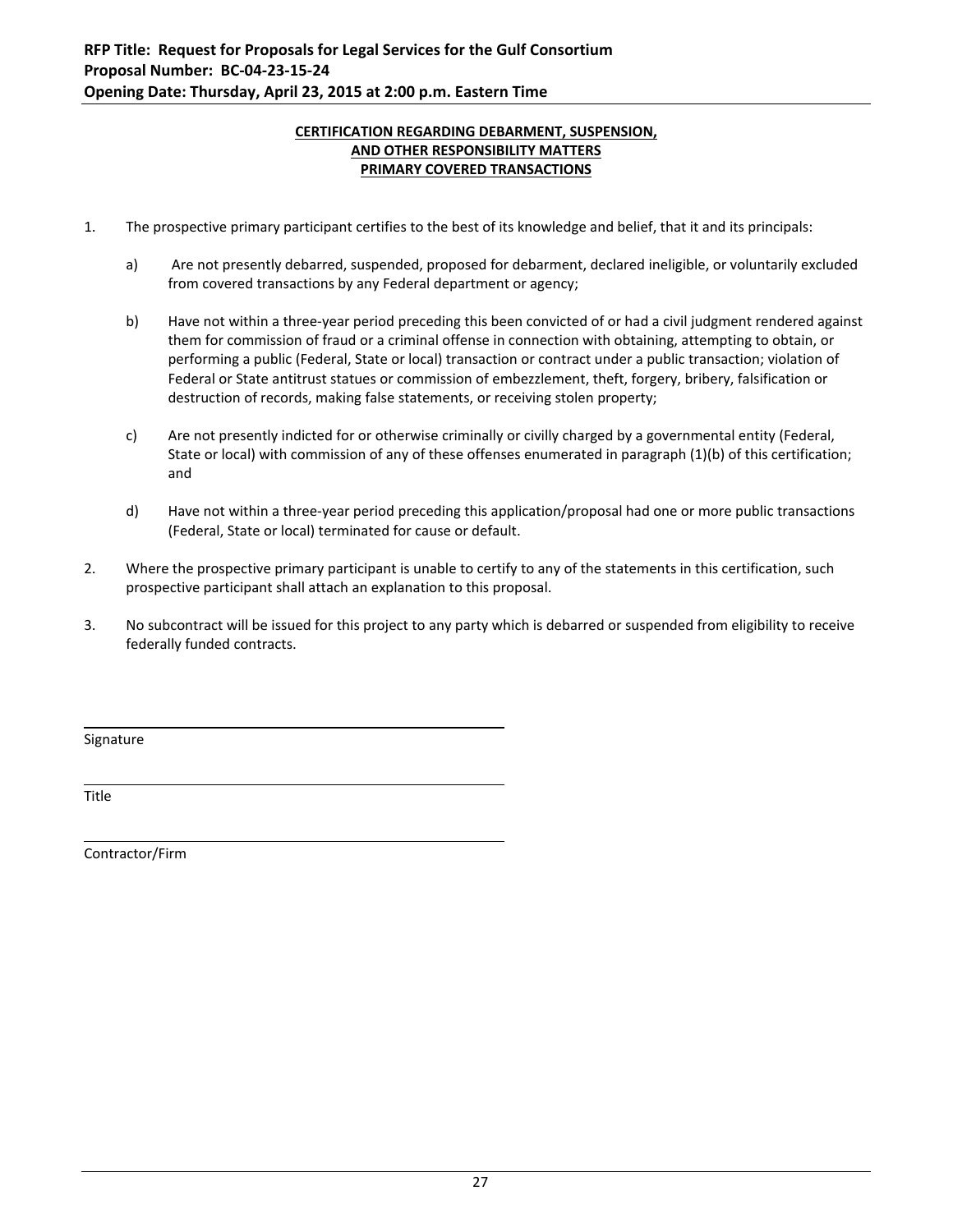#### **AFFIDAVIT CERTIFICATION IMMIGRATION LAWS**

Leon County will not intentionally award County contracts to any contractor who knowingly employs unauthorized alien workers, constituting a violation of the employment provisions contained in 8 U.S.C. Section 1324 A(e) {Section 274a(e) of the Immigration and Nationality Act ("INA").

Leon County may consider the employment by any Contractor of Unauthorized Aliens a violation of Section 274A(e) of the INA. Such violation by the Recipient of the employment provision contained in Section 274A(e) of the INA shall be **ground for unilateral cancellation of the contract by Leon County.**

BIDDER ATTESTS THAT THEY ARE FULLY COMPLIANT WITH ALL APPLICABLE IMMIGRATION LAWS (SPECIFICALLY TO THE 1986 IMMIGRATION ACT AND SUBSEQUENT AMENDMENTS).

| COUNTY OF _________________________                                     |                                                        |  |
|-------------------------------------------------------------------------|--------------------------------------------------------|--|
| Sworn to and subscribed before me this _____ day of ____________, 20__. |                                                        |  |
| Personally known                                                        |                                                        |  |
|                                                                         | <b>NOTARY PUBLIC</b>                                   |  |
| OR Produced identification                                              |                                                        |  |
|                                                                         |                                                        |  |
| (Type of identification)                                                |                                                        |  |
|                                                                         | Printed, typed, or stamped commissioned name of notary |  |

The signee of this Affidavit guarantees, as evidenced by the sworn affidavit required herein, the truth and accuracy of this affidavit to interrogatories hereinafter made.

*LEON COUNTY RESERVES THE RIGHT TO REQUEST SUPPORTING DOCUMENTATION, AS EVIDENCE OF SERVICES PROVIDED, AT ANY TIME.*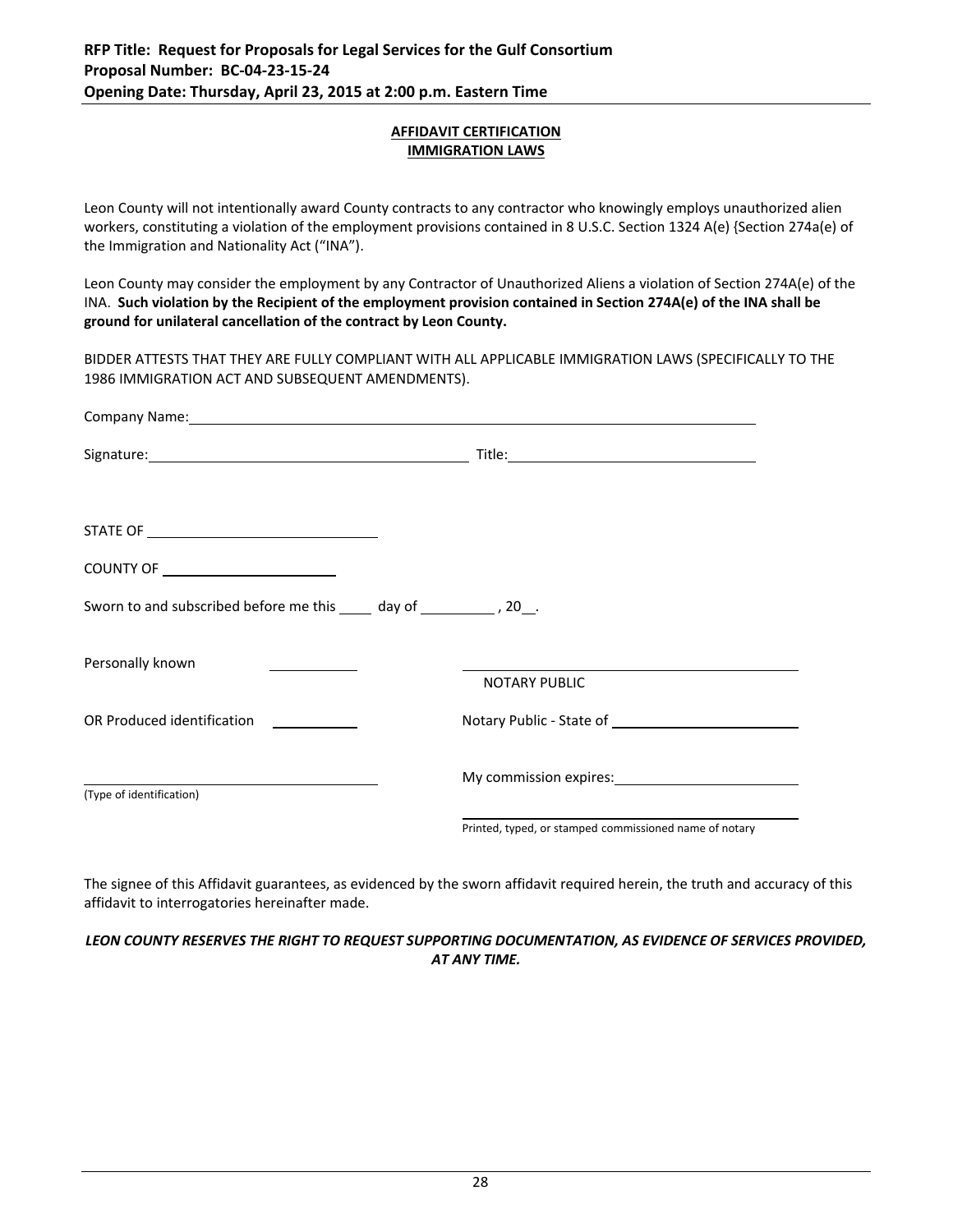# **NON‐COLLUSION AFFIDAVIT**

I, the city of the city of

according to law on my oath, and under penalty of perjury, depose and say that:

1. I am <u>example and the set of the set of the set of the set of the set of the set of the set of the set of the set of the set of the set of the set of the set of the set of the set of the set of the set of the set of the</u>

of the firm of

in response to the Notice for Calling for Proposal for:

Legal Counsel Services for the Gulf Consortium and that I executed the said proposal with full authority to do so.

- 2. This response has been arrived at independently without collusion, consultation, communication or agreement for the purpose of restricting competition, as to any matter relating to qualifications or responses of any other responder or with any competitor; and, no attempt has been made or will be made by the responder to induce any other person, partnership or corporation to submit, or not to submit, a response for the purpose of restricting competition;
- 3. The statements contained in this affidavit are true and correct, and made with full knowledge that Leon County relies upon the truth of the statements contained in this affidavit in awarding contracts for said project.

(Signature of Responder) (Date)

STATE OF FLORIDA COUNTY OF

PERSONALLY APPEARED BEFORE ME, the undersigned authority, who who, after first being sworn by me, (name of individual signing) affixed his/her signature in the space provided above on this \_\_\_\_\_\_ day of \_\_\_\_\_\_\_\_\_\_\_\_\_\_\_\_\_\_\_\_\_\_\_\_\_\_\_\_\_\_\_\_ 20\_\_\_\_\_\_.

<u> 1980 - Jan Salam Barat, marka a shekara tsa 1980 - An tsa 1980 - An tsa 1980 - An tsa 1980 - An tsa 1980 - A</u>

<u> 1980 - Andrea Barbara, martxa eta politikaria (h. 1980).</u><br>2001 - Andrea Brasilia, inpresidentziar eta politikaria (h. 1980).

NOTARY PUBLIC

My Commission Expires: